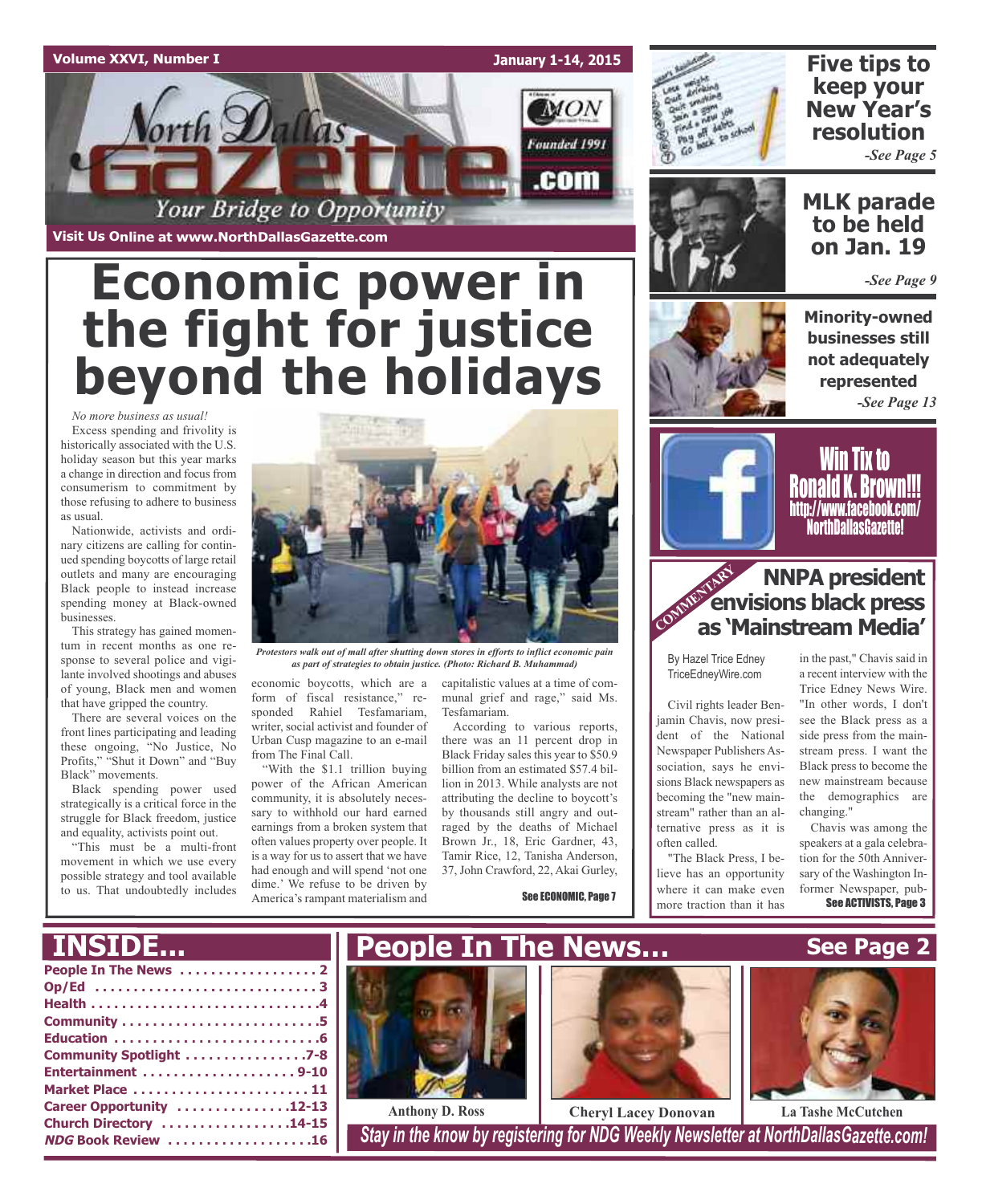#### **People in the News www.NorthDallasGazette.com**

## **Anthony D. Ross**

At age 13, Anthony D. Ross lost his grandmother to heart disease. She was his sole caretaker of me at the time, he never knew my dad, and his mother was a drug addict. This is his remarkable story:

"After my grandmother died, my sisters and I were living in my mom's house with no water, heat, or electricity for months due to her drug use. We ran out of the house when she tried to murder us one night with a meat cleaver.

My sisters and I were separated when some of



them joined their father's side of the family while I ended up homeless sleeping in cars and homeless shelters in Washington, D.C. Some of my sisters went to live with their father's family while I ended up home-

## **Cheryl Lacey Donovan**

"Real Life, Real Faith with Cheryl Lacey Donovan" is reality television and radio programming at its best. Think Iyanla's "Fix My Life" and combine that with the teachings of TD Jakes and Joyce Meyers. Think about how explosive and spiritually uplifting a show like that would be led by a former teen mom turned Motivational Speaker, Evangelist, Award-winning Author and Life Coach. Cheryl will help women become the change they want to see in their lives by helping them to identify their



strongholds and tearing them down one at a time.

Helping women and families in crisis, while utilizing her spiritually-uplifting technique and delivery, Cheryl will lay the foundation for healing as she helps them to identify their truth. Cheryl provides the tools to help people become the change they want to see in their lives. "Real Life, Real Faith with Cheryl Lacey Donovan" is about reaching for our best selves, focusing on what can make our lives meaningful, learning from the mistakes of our pasts and having hard conversations with a spiritual yet deeply grounded approach. "Real Life, Real Faith with Cheryl Lacey Donovan" is reminiscent of Intervention and daytime talk repurposed into core principles.

less, sleeping in cars and homeless shelters in Wash-

I wanted to go to high school so bad but could not because I needed to feed and clothe myself at such a young age so I enrolled into a G.E.D. program at age 16 so that I can have time to work at Starbucks during the day and Ruby Tuesdays during the night and still go to school. After I earned my

I stayed up until three and four in the morning teaching myself algebra, trigonometry, logarithms, functions, and geometry on the computer from watching YouTube videos and

ington, D.C.

G.E.D.,

perience and passion as an

**La Tasha McCutchen**

By Carolyn Guniss Special to the NNPA from *The Miami Times*

Chef La Tasha Mc-Cutchen performed well throughout Season 13 on Fox Network's "Hell's Kitchen"

So when she was selected from four chefs to face emotional chef Bryant Gallaher in the final two, she knew she could win.

"Honestly, I was hoping the pressure would get to him," McCutchen said. "I am cool, calm and collected and I was hoping he would shoot himself in the foot."

In the end, McCutchen, who has been a part of the South Florida food scene



for around seven years, took the title and executive chef job of Gordon Ramsay Pub & Grill at Caesars Atlantic City, a prize package worth \$250,000.

On Saturday, McCutchen said she's still pinching herself because of the victory but in the end, "Mommy and Daddy didn't raise no

#### Cheryl draws on her exfool," a line she used in the season finale when she dug deep pulling out determination to win. "My parents taught me to

ignore negative comments and never to second-guess myself. Make a decision and stick to it," she said. "Words can't describe how I feel right now. I was true to myself," McCutchen said of her performance.

Her winning menu – get ready for your mouth to water and your mind to race – consisted of prime filet mignon tartare with shallots, capers, whole grain mustard, cornichons, chives, lemon zest, sunnyside-up quail egg and waffle potato crisps; pan-seared Chilean sea bass with beet risotto, glazed thumbelina carrots and herb gremolata;

had tutors come out to the shelter to help me prepare for the SAT/ACT's. In 2008, I got accepted into college and spent 4-6 hours a day in the library studying ahead of the syllabi and earned a 4.0 GPA my freshmen year.

I interned for the Mayor of Washington, D.C., Adrian Fenty, where he and President Obama performed several initiatives together which I was able to see first-hand and served as a guest speaker at the British Embassy.

The United States of America recognized me and 14 other homeless students in America for our coura-

educator to motivate and encourage others to live their lives on purpose. She is particularly passionate about helping others create the lives they deserve and desire. Articulate and compassionate, Cheryl is a speaker with a gift for teaching.

She says, "My desire is to help people see the world from God's perspective, and to move them to do something about what they see." Cheryl has spent a lifetime acquiring experience around educating and advising others on living a more meaningful life. After more than 20 years of educating and advising allied health

and spiced bread pudding with pumpkin spice ice cream, praline crumble and spiced chocolate anglaise. "I was the only person

that went down for the audition," McCutchen said. After auditioning, Mc-Cutchen joined the Citron American Brasserie at the JW Marriott Grand Lakes in Orlando, Florida. While there, she got the call that she was selected for the cast of "Hell's Kitchen's season 13, which finished airing Dec. 17. After filming the show in early 2014, Mc-Cutchen found her South Florida mentor DaSilva and joined her as lead line cook, this time at the award-winning 3030 Ocean restaurant at Fort Lauderdale Marriott Harbor Beach Resort & Spa.

geous efforts of drafting a Homeless Youth Act to Congress before receiving awards from the United States Interagency Council on Homelessness.

I was inducted into the Alpha Kappa Mu National Honor Society and Pi Gamma Mu International Honor Society and was on the President's and Dean's List since freshmen year.

Out of all political science majors at my University, I won the department award. I served three years in the Student Government Association and was elected Student Body President of the college my junior year. On May 5, 2013, I gradu-

care professionals Cheryl followed her passion for bringing out the best in other people by choosing to be more involved in the vision and direction their lives were taking. This culminated in the launch of Worth More than Rubies a division or Cheryl Lacey Donovan International.

Since then Cheryl has spoken to hundreds of groups across the country and written articles as well as Bible study curricula. Cheryl is uniquely positioned to impact the lives of individuals she comes in contact with for long term success with her message of faith and powerful vision of ated with Great Honors (Magna Cum Laude), in the top percentile of my graduating class, and I am now aspiring to become a Lawyer."

In this autobiography, Anthony takes the reader through his harrowing past of ending up homeless at age 13 in Washington, D.C., after the death of his grandmother and escaping being murdered by his mother. Despite his past, he was able to earn his GED and get into a University..

*Homeless at Age 13 to a College Graduate: An Autobiography* chronicles his journey to success and is available on Amazon.com.

bringing purpose into the people equation to promote happier, healthier more meaningful life experiences.

Cheryl presents a powerful message with a conversational style that's just like sitting around chatting with one of your sisters - one who is filled with pearls of wisdom and whose heart is filled with giving.

Some of us long for that kind of sister or friend who will just sit you down, tell you the truth about life, share her experiences, and then give you access to a greater more meaningful purpose in life.



*For the 411 in the community, go to www.northdallasgazette.com*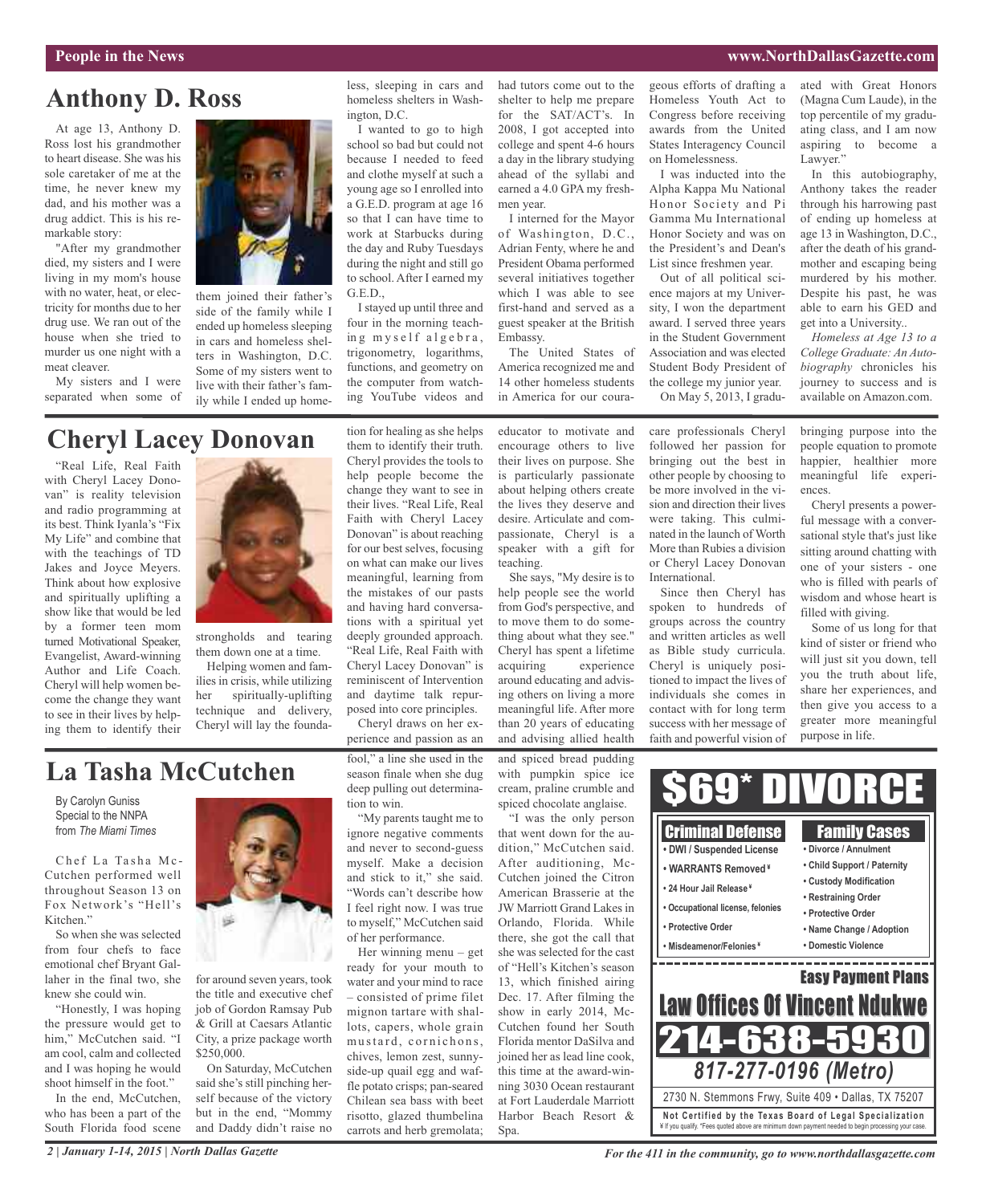#### **www.NorthDallasGazette.com Op-Ed**



*"Do what you say you are going to do ... when you say you are going to do it."*

**Publisher's Office:** publisher@northdallasgazette.com

**Sales Department:** marketing@northdallasgazette.com

#### **Editorial Department:**

editor@northdallasgazette.com

#### **Online:**

www.NorthDallasGazette.com www.twitter.com/NDGEditor www.facebook.com/NorthDallasGazette www.pinterest.com/NDallasGazette

## STAFF

**Chairman Emeritus** *Jim Bochum 1933 – 2009*

**Published By** *Minority Opportunity News, Inc.*

> **Web Master** *Todd Jones*

**Special Projects Manager** *Edward Dewayne "Preacher Boy" Gibson, Jr. James C. Allen*

**Community Marketing** *Nina Garcia*

**Religious/ Marketing Editor** *Shirley Demus Tarpley*

#### **Advisory Board:**

*John Dudley Myrtle Hightower Fred Moses Annie Dickson Cecil Starks Willie Wattley Coty Rodriguez-Anderson B. J. Williams Denise Upchurch Barbara Simpkins, ADVISORY BOARD SECRETARY*

**VP of Digital Marketing and Entertainment** *Jessica Brewer*

**Editor** *Ruth Ferguson*

**Contributing Writers** *Jackie Hardy Ivy N. McQuain Terri Schlichenmeyer Nicole Scott Tamarind Phinisee*

**Editorial Writers** *Ivy N. McQuain Ruth Ferguson Nicole Scott*

**Production** *David Wilfong*

#### **Advisory Board Committees:**

*Public Relations Planning and Implementation* Cecil Starks, CHAIRPERSON

*Business Growth Referral* John Dudley, CHAIRPERSON

*Program Policy Development* Annie Dickson, CHAIRPER

Myrtle Hightower, CHAIRPERSON

*Quality Assurance*

Coty Rodriguez

**ACTIVISTS,** continued from Page <sup>1</sup>

lished by NNPA member Denise Rolark Barnes. Black-owned newspapers are often called specialty, alternative or minority press by government agencies and corporate America.

But, according to an analysis of U. S. Census Bureau population stats, people of color, including African-Americans, will gradually increase to become a clear majority of America's population over the next four decades.

"All in all, minorities, now 37 percent of the U.S. population, are projected to comprise 57 percent of the population in 2060," according to a U. S. Census report. "The total minority population would more than double, from 116.2 million to 241.3 million over the period."

During that period, "the black population is expected to increase from 41.2 million to 61.8 million" as the White population will peak in 2024 - 10 years from now - and then gradually decrease by 20.6 million by 2060, the Census reports.

Chavis sees this increase as a prospective boon for NNPA's more than 200 Black-owned newspapers as it anticipates its 75th anniversary in 2015 - but only if certain strategies are put in place.

First, he said, the Black press must focus on a stronger economic foundation by generating more revenue. African-Americans spend \$1.2 trillion dollars a year, he said, noting that Black newspapers must partner with the Black Church, Black banks, Black colleges and Black organizations to network and support the Black press.

This strategy would require much unity, Chavis says. "This is beyond connecting the dots. The dots have to converge...There's too much disunity in our community. And I'm not just talking about organiza-

tional disunity. I'm talking about disunity even among the so-called personalities ... In my long career in civil rights I've seen what happens when leadership goes in divergent paths...To me, it's a disservice to our community to allow personality conflicts to get in the way."

Secondly, White-owned businesses must be made to understand the value of supporting Black newspapers as businesses and as a sustainable institution, the same as the broadcast media, Chavis says.

"To reach people in our community. They can't just look at something on TV or hear it on the radio and act. They've got to look at it and read it more than once. That's the value of the Black print press," he said. "The pen has to have an economic undergirding so that what is written gets distributed; so that what is written gets circulated. Sometimes we overlook the necessity to the strong economic foundation in our quest for freedom, justice and equality."

Finally, Chavis said, Black newspapers must take full advantage of the digital universe.

"Technology, particularly digital technology can be a great equalizer. Some people think the digital will supplant the print. I don't. To me, the digital will make more valuable the print press because every day it's about the content. We have the content, but we have not aggregated the content," he said.

Denise Rolark Barnes, who has been publisher of the Informer for 20 years, succeeded her now late father, Dr. Calvin Rolark, a prominent D.C. businessman and Black leader. Barnes recalls how the Black press has led America's media when it comes to many of the issues that have now emerged as headline news for White-owned



*NNPA President Benjamin Chavis (PHOTO:Roy Lewis/Trice Edney News Wire)*

media, such as police brutality, economic justice and voting rights.

"The more you do it, the more stories you realize need to be told; the more you realize that our community, our Black history every day is being thrown away," says Barnes, in an exhibit hall showing historic front pages and photos from the Informer. "I've learned that history does repeat itself and is repeating itself."

Hundreds of people packed into the Carnegie Library in Downtown Washington, DC to salute the Informer and its legacy during the event in late fall. Iconic radio talk show

host Joe Madison recalled how the Black press has been so audience-specific that readers know that those who advertise in Black newspapers specifically want to reach Black people. "It means it's for us," Madison said.

Madison also underscored Black newspapers as a chronicler of Black history. "Most of us would not have known about Emmett Till had it not been for the Black Press. Most of us wouldn't have known, quite honestly about Martin Luther King Jr. if it wasn't for the Black Press because White media certainly wasn't publicizing it ... The Black Press is, as Frederick Douglass would probably say, our North Star."

Ben Chavis is one who has benefited tremendously from the Black press. He is one of the historic Wilmington 10, who was pardoned by North Carolina Governor Beverly Perdue two years ago in a 1971 firebombing amidst the civil rights struggle. The pardon finally came after the Wilmington Journal of North Carolina, published by Mary Alice Thatch, escalated the campaign for justice.

Concludes Chavis, "It is in the business of not only reporting the news, but defending the news when it comes to the interest of Black people. That's what gives the Black press its unique value, not only to Black America, but to the rest of America."

*The North Dallas Gazette, formerly Minority Opportunity News, was founded in July 1991, by Mr.Jim Bochum and Mr.Thurman R. Jones. North Dallas Gazette is a wholly owned subsidairy of Minority Oppotunity News, Inc.*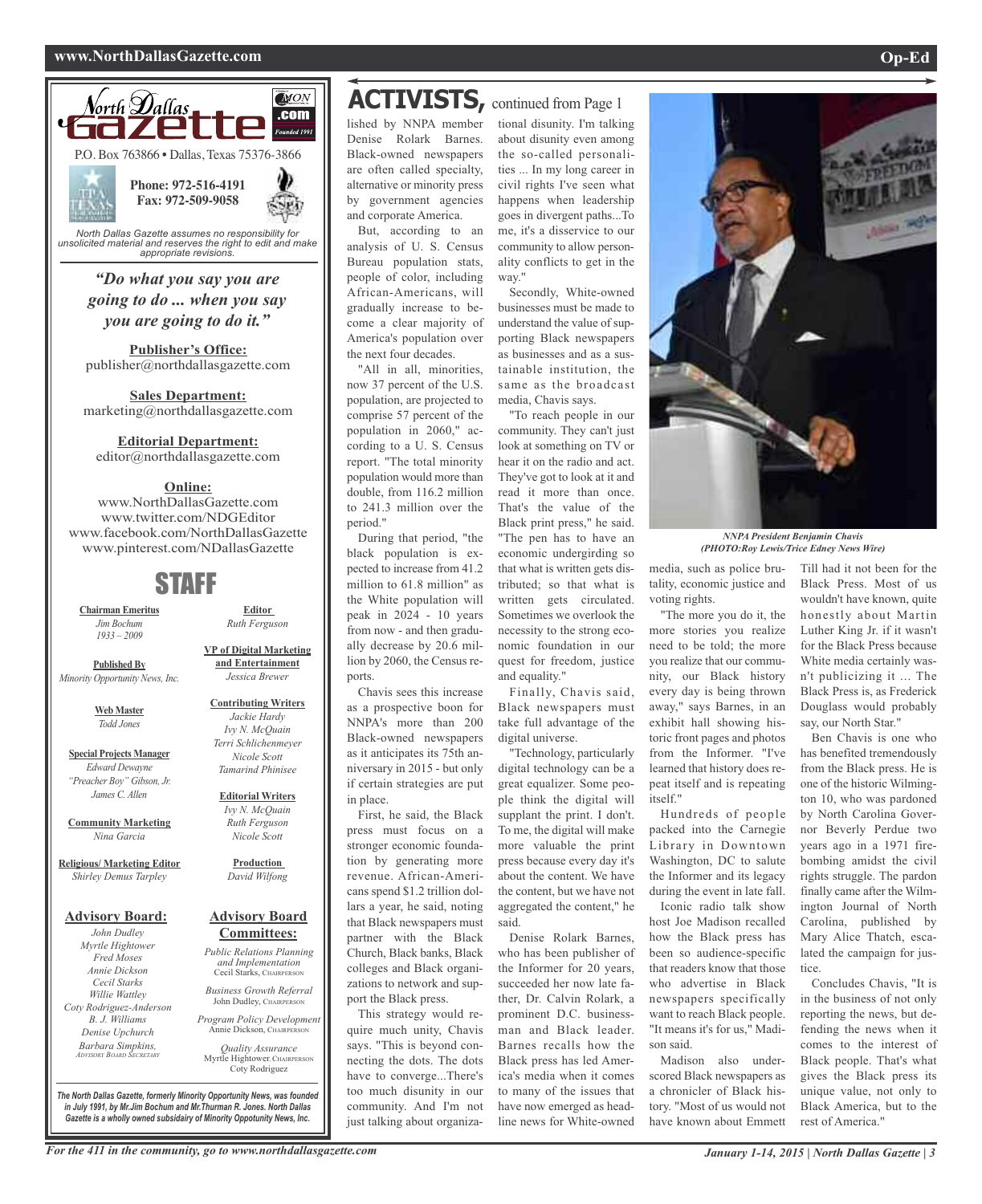## **Five tips to keep your New Year's weight loss resolution**

(StatePoint) New Year's Resolutions are easier to make than to keep, especially when it comes to dieting. While life can often seem at odds with your health and fitness goals, there are plenty of ways to avoid common pitfalls this New Year and stay on the weight loss track.

Snack and drink smart: When you're one-the-go, easy protein-packed snacks will help you stay on track. Try beef jerky,low-fat string cheese, or 100 calorie packs of almonds. Fiber-rich whole-grains, fruits and vegetables can also help keep hunger at bay.

Calories from drinks add up fast. Stick with dry



fewer calories than sweeter varieties. Light beers, with approximately 100 calories for every 12 ounce serving, are also a good choice. If you prefer cocktails, use calorie-free mixers, such as seltzer with 1.5 oz. of spirits.

Make it easy: Dieting should be easy. Most people often complain they fail at diets because they need to constantly count calories, or weigh and measure foods.

Look for programs that help you stick to your goals by offering convenience and support. For example, hard part -- the counting, weighing and measuring - by offering pre-portioned and personalized meal plans designed to fuel individuals with the right amount of calories for how their metabolism burns, as well as satisfy individual taste. And with their Fast 5+ kit, you can jumpstart your weight loss, since it promises to help you lose five pounds plus an inch off your waist in your first week of dieting. You'll see results quickly, giving you motivation to keep going.

There's no better time than now to start your weight loss journey and make your pledge to lose.

Nutrisystem helps with the To learn more, visit www.Nutrisystem.com or the Nutrisystem Facebook page to #pledgetolose today.

> Eat out, right: Eating out is sometimes unavoidable. Just be sure to check out a restaurant's nutrition information online before you go, so you can make wise choices.

> Make substitutions like salad, with dressing on the side, instead of fries and don't be afraid to ask if a menu item can be modified. Also, be mindful of portion sizes. Take half your meal home and enjoy it for tomorrow's lunch.

Facing the scale: Weight fluctuates throughout the day. Weigh yourself at the same time of day in similar weight clothing to get the most accurate readings. Remember though, the number on the scale won't always reflect your hard work. Focus instead on healthy, positive changes and how you feel.

Aim for 30: Squeeze 30 minutes of activity into your day. Walk during lunch, jump rope during your favorite nightly TVshow or turn on music and dance around the house.

Remember, everyone falls off the wagon from time to time, but the New Year is the perfect time to commit to your weight loss goals.

## **Distractions, fatigue as dangerous as drunk driving New Year's Eve**

DALLAS – Whether it's making a "happy holidays" phone call from behind the wheel, rushing to the next party or indulging in some rum eggnog prior to hitting the road, Parkland Health & Hospital System physicians warn travelers to be careful this holiday season.

Driving when you're tired, impaired or distracted is always dangerous but add in the end of Daylight Savings Time, low visibility, the potential for wet or icy conditions and the pressures that come with the holiday season and this may be one



*Imagine a cab driver texting on two phones while driving – Flickr Gerry Gaffney had the pleasure of riding with one in Greece.*

of the most dangerous times to be on the road. "That's why it's impor-

tant to stop and rest before you head out, minimize distractions inside the vehicle and slow down—especially if you're traveling after sunset," said Alex Eastman, MD, Parkland's Interim Trauma Medical Director. "When it's dark you can't tell if you're driving on a dry road or if you're coming up on black ice. Too many times people are in a hurry and instead of attending a holiday party they're making an unplanned trip to the trauma center."

During the last year's holiday season, Nov. 1, 2013 thru Jan. 2, 2014, 415 patients were treated in Parkland's emergency department as a result of a car or motorcycle crash.

"Although we don't know the exact cause of each crash, the sheer number of visits would validate that either the weather conditions were bad, the drivers were impaired or distracted or both," Dr. Eastman said. "Especially during the holiday season we see a lot of patients who were thinking of the list of items they need to get done rather than concentrating on the task at hand, which is getting to their destination safely."

As a trauma surgeon Dr. Eastman has witnessed first-hand the results of a distracted driver. "In just that split second, lives can be changed forever or even lost," he said, noting that a majority of the crashes may have been prevented.

Doug Horn, who founded the driving safety program, "Drive by Example," states that the four most dangerous holiday driving hazards include: distracted driving, impaired driving, pressured driving and fatigued driv-

INJURED IN AN ACCIDEN

Let Us Get You The Help & Money You Deserve

Auto Accidents 18 Wheeler Wrecks Slip & Fall



We Also Handle Criminal Defense & Wills and Probate

Gina Smith & Associates 141749-0040



**Free Parsonol Injury** Consultation:



4 January 1-14, 2015 | North Dallas Gazette State State of Table 11 in the community, go to www.northdallasgazette.com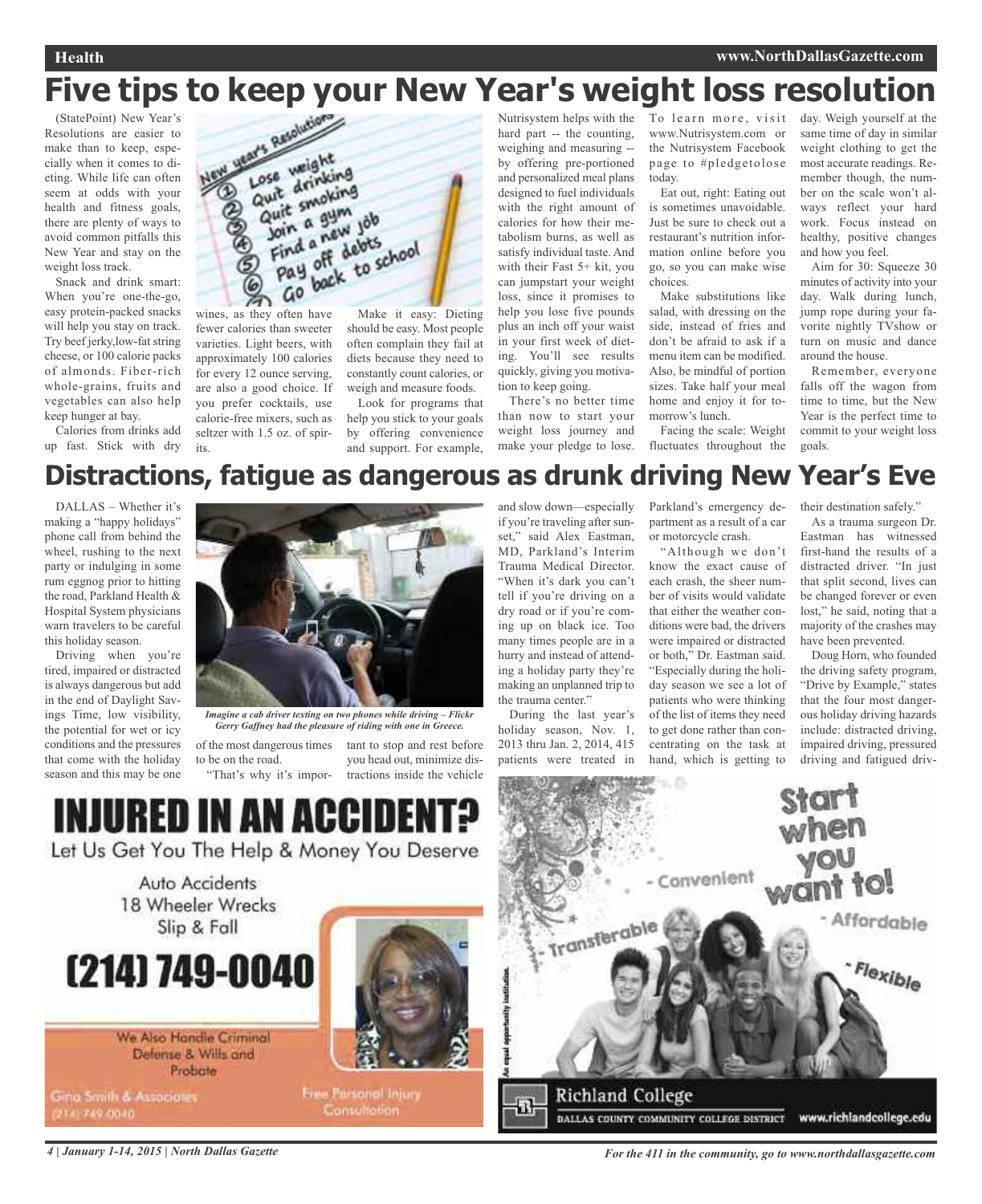#### **Community News**

## **Annual Martin Luther King, Jr. Parade and Festival scheduled for Jan. 19 in Dallas**

*Elite News* and NBC 5 are partnering for the 29th Annual Elite News Martin Luther King, Jr. Day Parade and Festival on Monday, Jan. 19, starting at the corner MLK, Jr. Blvd and Holmes Street in Dallas at 10 a.m. at the corner of Martin Luther King, Jr. Boulevard and Holmes Street in Dallas. The parade will proceed eastbound on Martin Luther King, Jr. Boulevard toward Fair Park.

In addition to the parade, there will be a festival at the Fair Park Grand Building featuring entertainment, job

placement services, vendor booths and host of special guests riding in the parade. Area health and wellness resource centers will be set up, along with many restaurants and caterers providing food and beverages. Admission to the festival is free.

The Elite News Dr. Martin Luther King, Jr. Day Parade and Festival is a historical community event held in Dallas, Texas to commemorate and celebrate the life and legacy of Dr. Martin Luther King Jr., prominent leader of the modern American Civil Rights movement.



## **TxDOT warns drunk driving is not tolerated on NYE**

AUSTIN – The Texas Department of Transportation reminds motorists that law enforcement will be out in force on New Year's Eve and New Year's Day in an effort to reduce crashes and discourage drunk driving.

"The New Year's Eve holiday has historically been a dangerous time on our roadways," said TxDOT Executive Director Lt Gen Joe Weber, USMC (Ret). "Texans should plan ahead for a sober ride or risk suffering the consequences. Drunk driving will not be tolerated in Texas."

TxDOT's annual Holiday Impaired Driving Campaign began Dec. 1 and runs through New Year's Day to promote the importance of planning for a sober ride. The campaign coincides with an increase in law enforcement patrols aimed at



*Abandoned car after a likely drunk driving accident (Flickr: Matthew T. Rader*

reducing the number of impaired driving crashes in Texas during the holiday season. Numerous law enforcement agencies throughout the state also will implement no-refusal initiatives

Drivers arrested for DWI can face jail time and up to \$17,000 in court costs and legal fees. The legal limit for intoxication in Texas is .08 blood or breath alcohol concentration (BAC).

During last year's New Year's holiday (from 6 p.m. on Dec. 31 to midnight on

Improve your Selfie!

**Enroll Now!**<br>Spring Registration ends January 14

Jan. 1), there were 218 DUI alcohol-related traffic crashes in Texas resulting in 10 fatalities and 76 injuries (both incapacitating and non-incapacitating). These DUI alcohol-related fatalities marked an increase of 25 percent from the previous New Year's holiday.

Other TxDOT efforts to curb impaired driving include partnering with the National Safety Council and some of the state's largest employers to promote the safe and sober message; working with the

**SMART STARTS HERE** 

Texas Hospitality Association and Texas Alcoholic Beverage Commission to distribute sober ride materials in stores and venues where alcohol is sold; and working with transit authorities to encourage people to take public transportation to and from holiday celebra-

tions.

Additionally, Texans looking for a sober ride can visit SoberRides.org for assistance.



*For the 411 in the community, go to www.northdallasgazette.com*

ALLAS COUNTY COMMITATY COLLEGE DISTRICT

El Centro College

*January 1-14, 2015 | North Dallas Gazette | 5*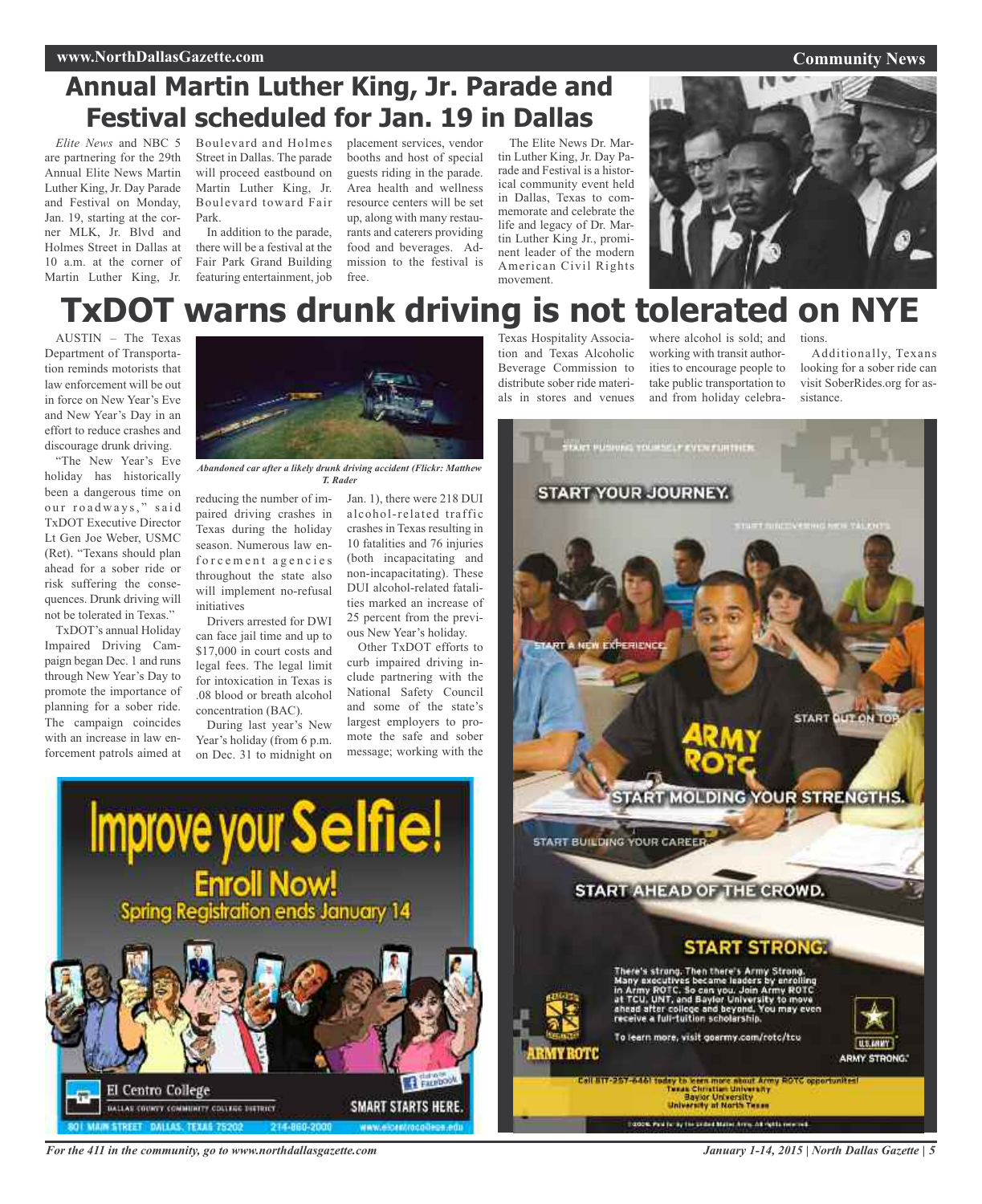## **2015 bill gates scholarship program to give \$20k scholarships to minority students**

## Deadline for applications is Jan, 15, 2015

(BlackNews.com) -- The Gates Millennium Scholars Program (also known as the Bill Gates Scholarship) awards scholarships each year to African American, American Indian/Alaska Native, Asian Pacific Islander American or Hispanic American students. The program, funded by a grant from the Bill & Melinda Gates Foundation, selects 1,000 talented students each year to receive a good-through-graduation scholarship to use at any college or university of their choice.

The scholarship is renewable and may be used in the freshman, sophomore, junior, senior or graduate years. Students must have financial need and meet Pell Grant eligibility requirements. They must also

maintain a grade point average of 3.3 and have a strong interest in leadership and community service. Stu-

dents may attend any col-Gates Millennium Scholars lege or university they Program aims to promote choose.

Established in 1999, the



(Leave Message)

Eriail: inquiries1909@gmail.com See GATES, Page 16



Sell your car in 60 seconds! CALL NOW FOR A FREE GUARANTEED

www.cashforcar.com

**WANTED OLD IAPANESE MOTORCYCLES** 

KAWASAKI-Z1-900(1972-75), KZ900, KZ1000(1976-1982), Z1R, KZ1000MK2(1979,80), W1-650, H1-500(1969-72), H2-750(1972-1975), S1-250, S2-350, S3-400, KH250, KH400, SUZUKI -- GS400, GT380, HONDA--CB750K(1969-1976), CBX1000(1979,80)



**\$\$ CASH \$\$** 1-800-772-1142 1-310-721-0726 usa@classicrunners.com



### **Same Day Move-In • GREAT Location!! (Dallas)**

STOP PAYING SO MANY FEES! Our rent is FULL SERVICE. We pay for utilities – electricity, heating, air conditioning, and janitorial services … it's all included! No "Plus-E" – No "CAM." NO PERSONAL OR BUSINESS FINANCIAL HISTORY REQUIRED! GREAT DEALS ON ONE-ROOM SUITES! --- STOP PAYING TOO MUCH RENT! (Just North of Downtown Dallas)

• Surveillance Camera • No Application or Application Fees • Five-Page lease - Short & Simple • Extremely Competitive Rates • Same-Day Move-In • Flexible Lease Terms • On-site Management, Maintenance, Leasing and Space Planning • Ample, Convenient Parking • No Credit Check • Beautiful Glass & architecturally unique Building! **Rent Starting at \$199 per month (9.99/sq.ft.)**

Office / Medical Space 1327 Empire Central (@ I-35 Stemmons Freeway) Dallas, TX 75247 (972) 432-5219

NDG now has a "Special Advertising Package" for churches and non-profit organizations that need to let the community know about your Special Event.

## Opportunity You Can Measure...

### **Church Events**

- **Non-Profit Org. Events**
- Church Anniversary • Pastor's Anniversary
- Fundraisers
- (Concerts)
- Women's Day • Men's Day
- Special Events (Personal or Community)

### **Special Rate \$19** (Black & White, per insertion)

Ad size - 4.905" x 6" (Quarter Page, B&W) (NOTE: Color Ad \$75 extra per inserion) Production disclaimer - NDG ad meake-ready is not included in promotion. Layout/production of "copy ready" ad will be a nominal extra cost.

E-mail ad copy to: Marketing@NorthDallasGazette.com or call our Marketing Department today!





*6 | January 1-14, 2015 | North Dallas Gazette*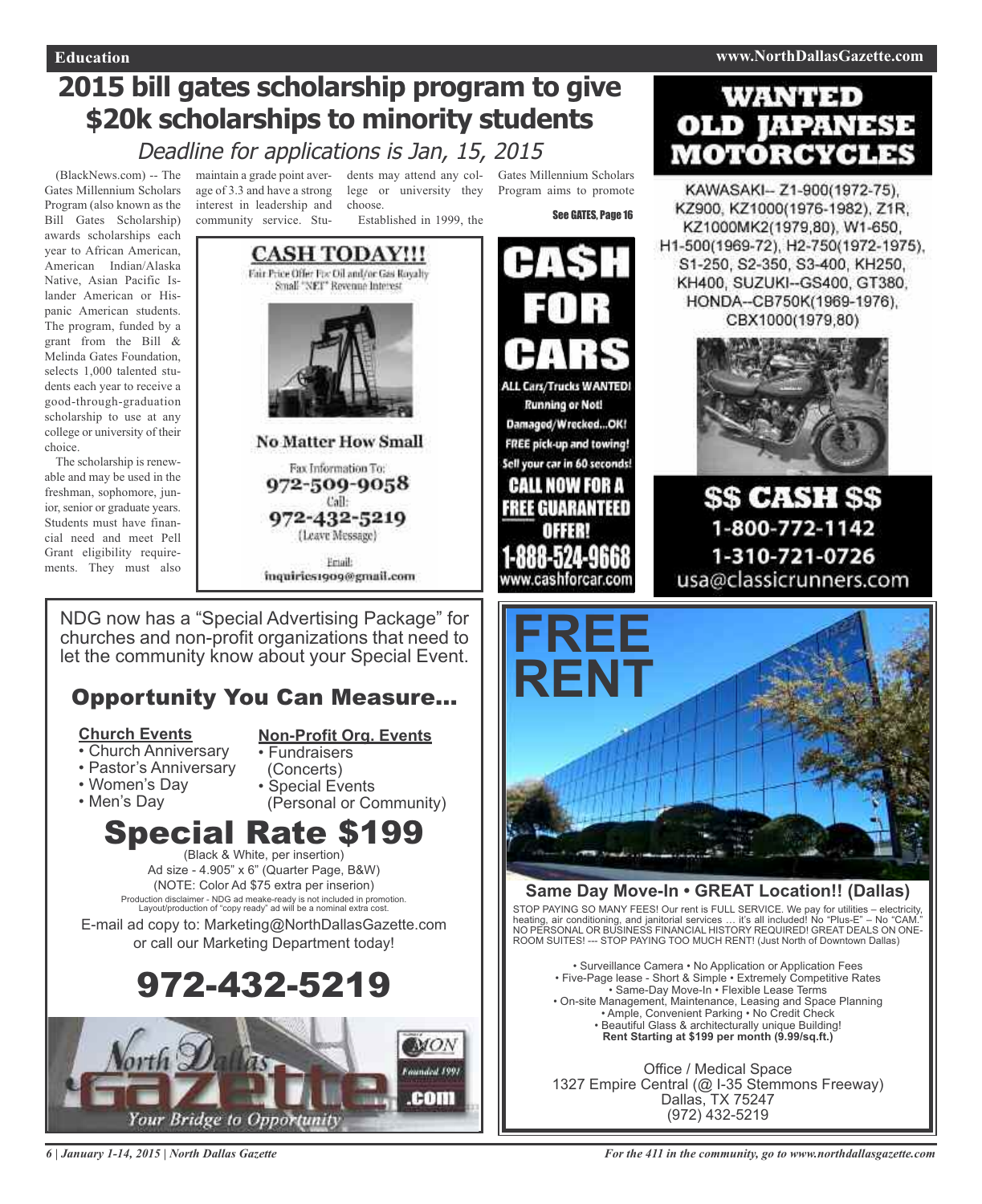### **CHANGE,** continued from Page <sup>1</sup>

28 and countless others at the hands of police, others argued it did have an impact.

Ms. Tesfamariam agreed; stating the economic boycott led by young Black men and women in response to the Ferguson decision not to indict Officer Darren Wilson in the shooting death of Michael Brown Jr., played a major role in this year's decline. "Not One Dime" was another online hashtag that garnered tremendous grassroots support.

"The boycott galvanized through social media started out as an online grassroots effort but caught the attention of countless African American celebrities who backed it by promoting to their millions of followers. Our collective efforts were a tremendous display of solidarity and resistance by a community that is fed up with racial profiling and the systemic devaluation of Black life," said Ms. Tesfamariam.

Supporters of the push to direct Black spending habits to Black-owned businesses note the potential impact it could have on effectively addressing problems of high crime, poor education, lack of jobs and health disparities that plague poor, Black and Brown communities.

In a recent commentary, "We Need to Use Our Black Economic Power," psychologist Dr. Jawanza Kunjufu raised a series of questions.

"How can a group have over 3 million people with college degrees be so underdeveloped economically? How can a people have over 10,000 elected officials have so little economic power? Why do African Americans only spend 3 percent of their income with each other?" he asked. "Could that explain why only 9 out of every one thousand African Americans start a business, while other groups are above 100? Or could it be that Black parents socialize their children to get a good education, or to get a good job, while other groups encourage their children to become entrepreneurs?" continued Dr. Kunjufu.

Boycotts are a start but cannot be the end result. It must be ongoing, noted Ms. Tesfamariam.

It is not enough to withhold money but the money and resources Black people have must also be redirected to empower and uplift Black communities, she explained.

"This includes but is not limited to supporting Blackowned business and causes, as I have called for through the #BlackDecember campaign. Black-owned banks and financial institutions play a major role in this, as where our money is housed matters just as much as where it is spent," said Ms. Tesfamariam.

Black communities also must begin to understand the need for its community to explore greater job creation and small business empowerment, because self-determination and selfsustainability are critical to any strategy for economic empowerment, she continued. "I and other activists engaged on this front know how critical it is to shift the mindset of our community in order to build fertile ground for this strategy to be sustained on a long-term basis."

#### **A catalyst for change**

Black people advocating for unity through the pooling of economic resources, boycotts or direct and strategic targeting of finances is not a new strategy. From Marcus Garvey to the Honorable Elijah Muhammad, patriarch of the Nation of Islam, Black people pooling money and working together to better their circumstances has been a constant throughout history.

The 1955 Montgomery Bus Boycott in Alabama is being cited by several young activists and bloggers as a model and inspiration on how to use economic leverage and unity to<br>influence systematic systematic change. If retail sales continue to decrease into 2015 as a result of boycotts, it could then force those that make policy to enact legislative changes even in the justice system, noted one blogger.

The time has come to revisit the strategy of longterm economic boycotting to create ongoing pressure on the justice system, whose institutional racism impacts all people of color, Mai Perkins wrote in an online commentary titled, "No Justice, No PROFITS." Ms. Perkins noted that the Montgomery Bus Boycott lasted over a year by setting up systems within the Black community that were driving forces in sustaining the boycott. The same thing is needed today, she said.

"One-day or even shortterm boycotts cannot achieve the type of change people are desperate for, which in this case is to repeal policies and laws regarding police misconduct and accountability. I imagine that big corporations have the influence to lobby for social justice initiatives that benefit the very same consumers who are spending money on their products and services," wrote Ms. Perkins.

The Nation of Islam under the guidance of Mr. Muhammad in the 1960s and 1970s and under the leadership today of the Honorable Minister Louis Farrakhan, has demonstrated success in establishing businesses, farms, schools and programs in Black communities.

At a recent address to college students at Morgan State University in Baltimore, Md., the Minister voiced his strong stance on Blacks not spending money with their "open enemy." The Muslim leader voiced his support for the Black Friday boycott. But the long-time leader also has offered a realistic and viable solution to the ills that affect the Black community through Muhammad's Economic Blueprint. The program calls for 16 million wage earning Blacks to contribute 35 cents per week to a fund, enabling

\$291.2 million to be accumulated in one year to begin buying farmland, creating industry and making jobs for Black people. The Nation of Islam's "Do For Self" program has been consistent for over 80 years.

"Politics without economics is symbol without substance," Min. Farrakhan has often stated.

Charlene Carruthers, national coordinator of the Chicago-based Black Youth Project, said she believes the momentum generated through boycotts and targeted spending will continue into 2015.

Young people, particularly young, Black people are not letting up anytime soon and the movement to divest from some of these corporations that mistreat, do not hire them or invest in the Black community is ongoing, she told The Final Call.

"The effort to divest from these companies and invest more in Black businesses is something that's going to continue to grow," said Ms.

Th

Carruthers. The use of technology in the dissemination of information is a key component in this growth, she added.

An aspect of community mobilization is ensuring that we know what makes us powerful and how to actualize that power, said Ms. Tesfamariam. "While we are often greater at mobilizing in the streets, we want our community to understand how we stand to benefit from greater economic

unity," she continued. Online campaigns like #NotOneDime and #BlackDecember is her way of beginning to "transform the mentality of the Black community by the renewing of the mind."

"When you couple that with the efforts on the ground to literally 'shut it (access to retail shopping) down,' then there is a disruptive force at work that won't allow us to conduct business as usual."

| ame# | <b>Game Name / Odds</b>                            | s    | Official<br>Close of<br><b>Game</b> | End<br>Validations<br>Date |
|------|----------------------------------------------------|------|-------------------------------------|----------------------------|
| 1547 | \$250,000 Bingo<br>Overall Odds are 1 in 2.82      | \$10 | 1/23/15                             | 7/22/15                    |
| 1512 | Line 'Em Up<br>Overall Odds are 1 in 4.42          | \$1. | 2/18/15                             | 8/17/15                    |
| 1594 | Match 3 Doubler<br>Overall Dods are 1 in 4.54      | \$1. | 2/18/15                             | 8/17/15                    |
| 1584 | <b>VIP Cash Club</b><br>Overail Odds are 1 in 4.14 | \$2  | 2/18/15                             | 8/17/15                    |
| 1605 | Cherry Tripler<br>Overall Odds are 1 in 4.21       | \$2  | 2/18/15                             | 8/17/15                    |

1588 \$5  $2/18/15$ 8/17/15 Overall Odds are 1 in 3.84

For detailed open and game information, visit belefter party or out 1-800-376.0TTO.<br>Must be 15 or older to parchize a titlen. The Towas Lattery supports Texas coupation.<br>© 2015 Toxias Lattery Commission. A Lagats reserved.



*Demonstrators stage die-in as part of Black Friday protests that led to a drop in spending for the important weekend.(Photo: Ricjard B. Muhammad)*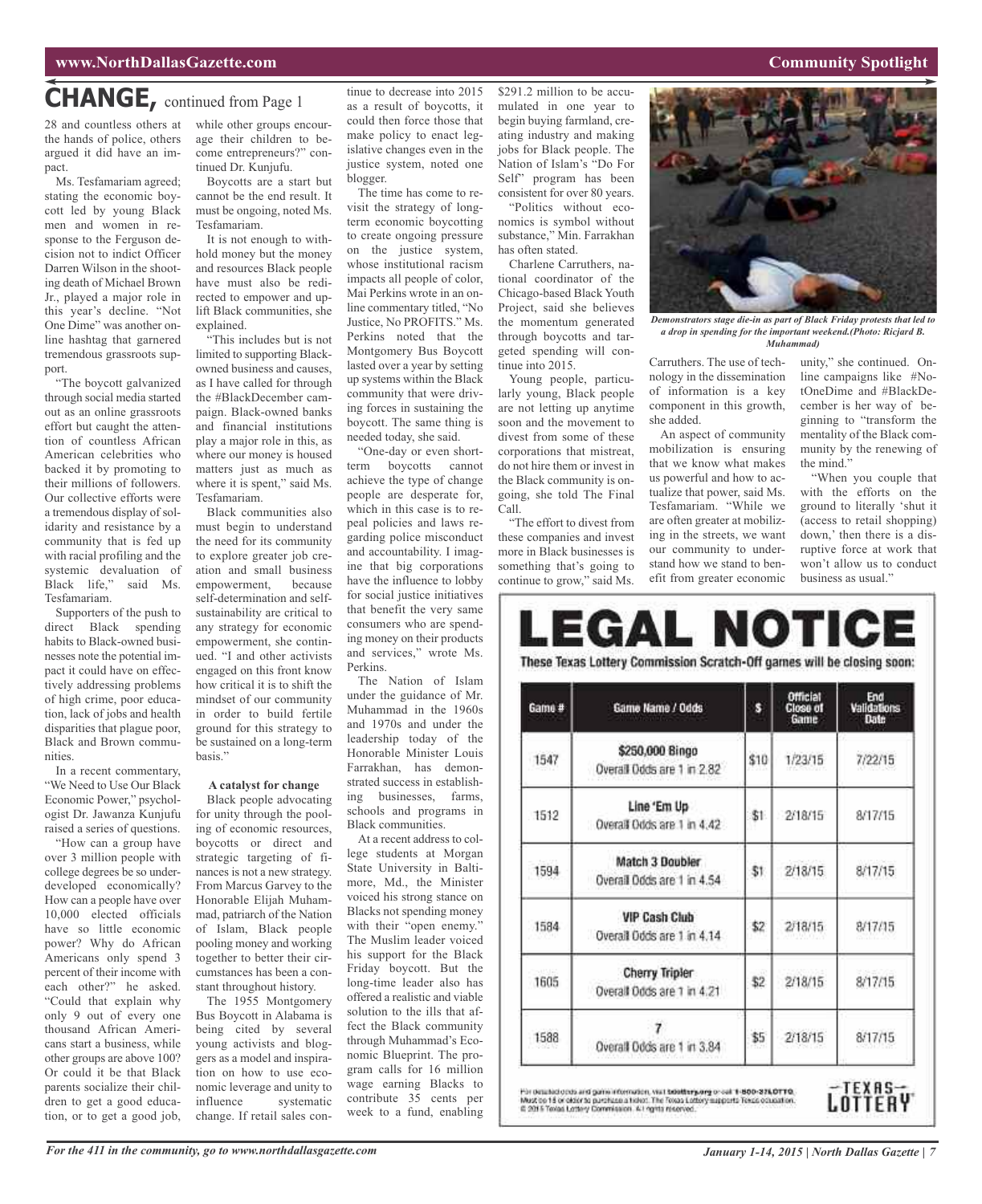# **Minority Owned Businesses still not getting 'shopped' by state sgencies**

By Contributing Writer Nicole James Scott TPA Wire Service

After conducting a disparity study in 2009 The Texas Comptroller's office concluded special programs to secure procurement for Historically Underutilized Businesses (HUBs) are still necessary. It went on to affirm its commitment to ensure state agencies make a concerted effort to utilize HUBs for contracts in construction, professional and consulting services and commodities purchases. All state agencies, medical and health facilities and institutions of higher learning were included in the study.

The following primary points highlighted in the study to confirm disparity were as such:

• statistical disparities by race, ethnicity and gender classification in current HUB utilization, particularly in prime contracting

• statistical disparities by race, ethnicity and gender classification in the private marketplace, particularly in the area of utilization of women and minority owned firms in commercial construction

• statistical disparities in firm earnings by race, ethnicity and gender classification, even after controlling for capacity-related factors; and

• anecdotal testimony of disparate treatment as presented by business owners in interviews, surveys, public hearings and focus groups.

The more than 200 state agencies and institutions of higher education have a cumulative multi billion dollar annual budget. A great source of that revenue is generated from 60 different taxes and fees. Taxes and fees such as property tax, sales tax, cigarette, tax, alcohol tax, hotel tax, various motor vehicle taxes that all citizens of the state pay. For



the fiscal year of 2013 the comptroller's office collected close to \$48 billion in taxes alone. So what is the connection and what does this have to do with state agencies? If you drive a car, buy alcohol, smoke cigarettes, own property, or patronize hotels then you are contributing to that whopping \$48 billion the state collects to fund various state agencies such as the Department of Transportation, and Public Utility Commission and institutions like Sam Houston State, Texas A&M and University of Texas just to name a few.

In essence these agencies and institutions belong to the communities and should in kind serve those communities. So when the Department of Health and Human Services advertises in the medical journals and fails to do so in African-American newspapers it is a great disservice. It is the Black press that is the pipeline of communication into the African-American community where the prevalence of diseases such as diabetes and stroke is twice that of Whites. African-Americans have the highest age-adjusted heart disease death rate and African-Americans have the highest hospitalization rate of all ethnicities. In the interest of serving the African-American community the Department of Health and Human Services

is remiss in bypassing Black newspapers.

But it's not just the Black press that is underrepresented when it comes to state procurement and contracting. According to the 2014 annual Historically Underutilized Business (HUB) report \$15,113,071,094 were awarded to non-HUBs compared to \$2,060,862,969 awarded to HUBs. Asian Pacific, Black, Hispanic, Native American, Woman Owned and Service-Disabled Veteran constitute HUBs.

All state agencies and institutions are required to keep annual reporting of their expenditures. There is a special report generated specifically to detail how much funding and bids are awarded to HUBs. Just to provide a few examples of the inequality that exists, the University of Texas Health and Science Center's 2013 report listed 42 out of 559 bids/proposals that were awarded to HUBs, 25 of which went to women. In fiscal year 2013 the Department of Transportation contracted a paltry 4.82% of its construction contracts with HUBs. The same year the Public Utility Commission awarded 250 contracts of which 90 went to HUBs. Of those 90, 26 went to Asian males, 2 African-American males, 7 Hispanic males and 1 Hispanic female and 1 Native American male. The remaining

53 were awarded to women. The Alcoholic Beverage Commission awarded 1,600 contracts. The breakdown of those contracts were as follows: 1 Asian male, 1 Asian female, 6 African-American males, 49 Hispanic males, 1 Hispanic female, 2 Native American males and 246 women. These are just four examples but the pattern is consistent among the majority of agencies and institutions.

Moreover, most often many of the contracts that are awarded primarily go to women who are neither Asian, African-American, Hispanic or members of any ethnic group.

The issue at hand is not about set asides, diversity or even affirmative action. Albeit groups that have been historically excluded should receive special consideration.

However HUBs con-

tribute and put into the collective pot so to speak just as much as other businesses.

Any procurement HUBs receive from state agencies are not only deserved but also earned. We are not talking about handouts or charitable contributions. In viewing the above chart suffice it to say HUBs are clearly not receiving their fair slice of the pie.

Not by a long shot.



ተ42%

Families want to live near public transportation because it brings them closer to the things they want and need. In fact, home values perform 42 percent better on average near public transit.

WHERE PUBLIC TRANSPORTATION GOES COMMUNITY GROWS



## publictransportation.org

National Association of Realtors and the American Public Transportation Association. "The New Hoat Estate Mantou: Location Wear Public Transportation" Morch 2013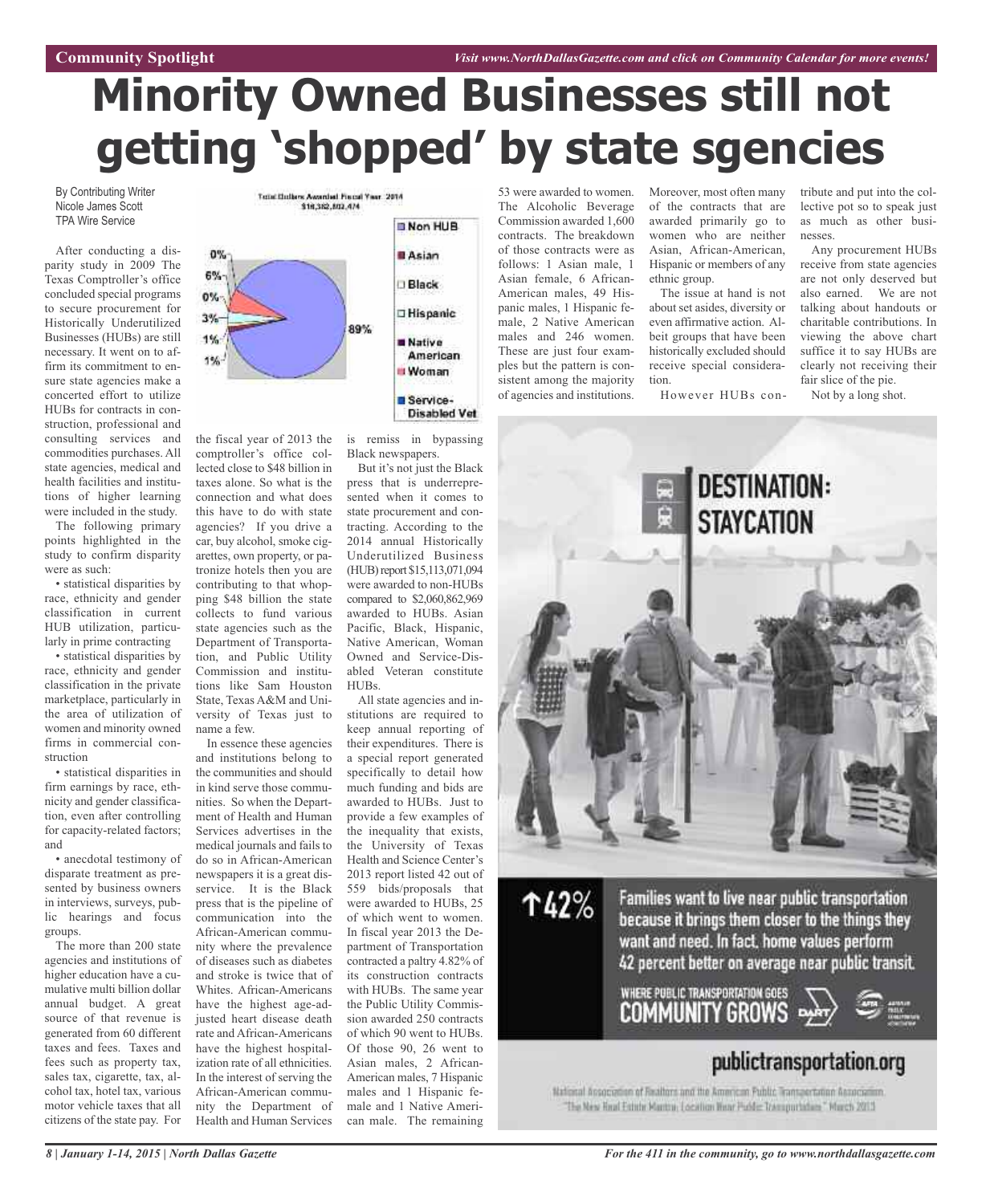## **Lenny Kravitz headlining AT&T Playoff Playlist Live! on Jan. 10**

The College Football Playoff (CFP) selected Lenny Kravitz and Sting as the headline performers for its new signature musical event, AT&T Playoff Playlist Live!, the premier concert series at the American Airlines Center in Dallas during the weekend of the national championship.

Kravitz will perform Saturday night, Jan. 10. Sting will take the stage Sunday, Jan. 11.

Kravitz has transcended genre, style, race and class into a 20-year musical career, one which revels in the rich influences of '60s and '70s soul, rock and funk. The artist recently debuted his 10th acclaimed studio album, Strut. Kravitz is currently hitting the road as part of an extensive world tour, performing songs from Strut as well as from a distinguished career that has



made him one of the most distinctive and successful recording artists of today.

Earlier in December *Rolling Stone Magazine* named Strut as one of the best albums of 2014.

Kravitz's talents as a writer, producer and multiinstrumentalist have resonated through nine studio

albums into a timeless catalog. He has won four cons e cutive GRAMMY Awards (1999, 2000, 2001 and 2002), setting a record for the most wins in the "Best Male Rock Vocal Performance" category. Lenny Kravitz's appeal has also been recognized by his peers; his collaborative ef-

forts are as varied as his own influences, having worked with Madonna, Slash, Aerosmith, Jay-Z, N.E.R.D., Mick Jagger, P. Diddy and Alicia Keys.

Having sold over 38 million albums worldwide, Kravitz's musical success has afforded him many opportunities to fulfill his creative vision beyond the recording industry. The artist appeared in a supporting role in the critically-acclaimed film Precious, and the box office smash film The Hunger Games, as Cinna. Lenny was also seen in Lee Daniels' The Butler (The Weinstein Company) alongside Forest Whitaker and Oprah Winfrey. Kravitz also launched a

creative firm, Kravitz Design Inc., which provides commercial and residential design services as well as specializes in product de-

## **Disney's Beauty and the Beast roars back to Ft. Worth**

FORT WORTH, Texas, December 4, 2014 – Disney's Beauty and the Beast, the award-winning worldwide smash hit Broadway musical, is returning to Fort Worth as part of Performing Arts Fort Worth's Broadway at the Bass series. Produced by NETworks Presentations, this elaborate theatrical production will come to life on stage at Bass Performance Hall January 14-18. Tickets start at \$33 and are on sale now!

Disney's Beauty and the Beast features the Academy Award®-winning score with music by Alan Menken and lyrics by the late Howard Ashman, with additional songs composed by Alan Menken and lyrics by Tim Rice. The book is written by Linda Woolverton.

The original creators of the Broadway production have reunited for this touring production. The play is directed by Rob Roth and choreographed by Matt



West, with Costume Design by Ann Hould-Ward (Tony Award® winner for her work on Disney's Beauty and the Beast), Lighting Design by Natasha Katz (three-time Tony Award® winner), Scenic Design by Stanley A. Meyer, Sound Design by John Petrafesa Jr. and Music Supervision by Michael Kosarin.

Disney's Beauty and the Beast is the classic story of Belle, a young woman in a provincial town, and the Beast, who is really a young prince trapped in a spell placed by an enchantress. If

the Beast can learn to love and be loved, the curse will end and he will be transformed to his former self. But time is running out. If the Beast does not learn his lesson soon, he and his household will be doomed for all eternity.

Based on the 1991 Academy Award®-winning animated feature film and celebrating 20 years since its Broadway premiere in 1994, Disney's Beauty and the Beast has become an international sensation that has been seen by over 35 million people worldwide

in 22 countries, and has been translated into 9 different languages. This production launched in February 2010 and has been seen by 2.5 million people while playing over 1,000 performances in all 50 United States and 6 Canadian Provinces. Currently, there are four other productions playing around the world including Paris, tours in Japan and Germany, and a new international tour that currently will visit over 12 countries in two years.

To charge tickets by phone, call (817) 212-4280 in Fort Worth; 1-877-212- 4280 (toll free) outside Fort Worth; or order online at www.basshall.com. Tickets are also available at the Bass Performance Hall ticket office at 525 Commerce Street. Ticket office hours: Monday through Friday 10:00 a.m. – 6:00 p.m. and Saturday 10:00 a.m. – 4:00 p.m. For group sales, call 817-212-4248

velopment and branding. Kravitz Design is also collaborating with iconic California lifestyle brand Fred Segal and will be introducing its first-ever designer collaboration called Fred Segal x Kravitz Desig

Now add photographer and author to his list of accomplishments with the release of, Flash in February. During his childhood, Kravitz was enthralled by cameras, playing with them like toys instead of taking photographs. In recent years photographer friends taught him the fundamentals of photography by using a Leica. Intrigued by the possibilities, Kravitz began creating his own works, featur-

ing close attention to the nuances and effects created by light.

As he himself had been endlessly photographed by photographers, paparazzi, and fans—his perspective on aesthetics was decidedly unique.

In Flash, he captures the essence of what it's like to be a rock star who's constantly in the public eye. The result: an intense exploration of the photographer and his subject.

One-day ticket prices for AT&T Playoff Playlist Live! range from \$30 for upper level to \$60 for lower level. All tickets available via Ticketmaster.

#### **NDG Out On the Town...**



*NDG Entertainment Editor Jessica Brewer enjoyed the Broadway experience at the Winspear Opera House. Catching the captivating musical, ONCE, winner of 8 2012 Tony Awards including BEST MUSICAL.*



*taining Christmas season in Dallas. The show featured the beautiful voice of Jubilant Sykes and the traditional sounds of Christmas.*

**Enter to Win! Ticket Giveaway**

*NDG Entertainment Ticket Giveaway!!! Visit www.northdallasgazette.com to win tickets to Ronald K. Brown @ the Winspear Opera House.*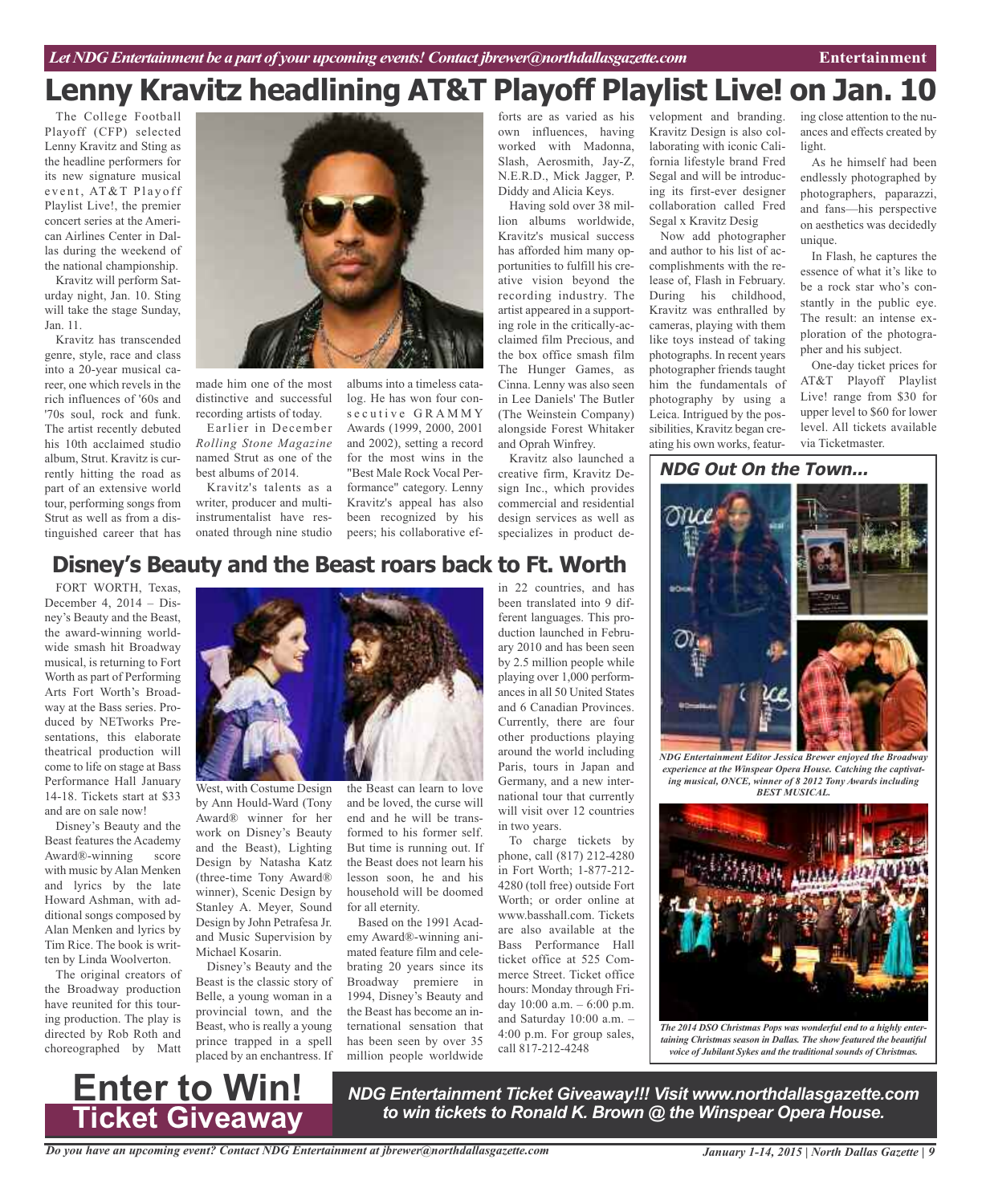## **Jill Scott to be Honored at Essence Grammy Celebration**

Special to the NNPA from *The Washington Informer*

Essence will kick off a yearlong commemoration of the 45th anniversary of its magazine in 2015 with a Black Women in Music Grammy Awards Week celebration that will honor recording artist Jill Scott.

Now in its sixth year, Black Women in Music will honor the Grammy-winning singer-songwriter for her incredible achievement, singular artistry and powerful storytelling.

"Jill Scott is the quintes-

sential Essence woman. Like many of the female artists who inspired her she has touched the collective soul of women across generations," said Vanessa K. DeLuca, Essence editorin-chief.

For the first time, Essence will invite fans to join a host of industry influencers for the invitation-only event on Feb. 5, 2015, which will include an exclusive performance from Scott as well as several featured performances representing the classic eras in music — '70s, '80s, '90s and beyond.

"Essence was groundbreaking in its founding 45 years ago, as is Jill Scott in her impact on music and the arts," said Michelle Ebanks, president of Essence. She is a fearless innovator, and it is our honor to continue to build community by bringing together music industry influencers and fans during Grammy Week for an epic celebration."

Established in 2010, Essence Black Women in Music heralds the accomplishments of both emerging and established artists and influencers during

Grammy Week. Previous celebrants include Mary J. Blige, Kelly Rowland, Janelle Monae, music industry veteran Sylvia Rhone and singer-songwriters Solange, Lianne La Havas and Emeli Sande.

*The 2015 Essence Black Women in Music event is sponsored by Lincoln, Colgate Optic White and G l a d e . S t a y t u n e d t o essence.com for highlights and behind-the-scenes access. Follow on Twitter and Instagram @essencemag #EssenceRedCarpet. Join in the discussion on Facebook.*



## **The Best of 2014: Dwight Brown runs down Hollywood's hottest**

By Dwight Brown NNPA Film Critic

As 2104 draws to a close it's a perfect time to reflect on noteworthy films, strong performances and the strides that black artists made this past year. It's also a good time to spotlight the top-quality movies that will vie for Oscars and be released in theaters and on DVD/VOD in weeks to come.

*Belle* (\*\*\*1/2) A mindboggling story based on fact about a biracial female being raised in a White aristocratic home in 18th Century England. Actress extraordinaire Gugu Mbatha-Raw lights up the screen in a very romantic and surprisingly socially relevant tale. Lavish production elements. Nice acting all around. Strong writing by Misan Sagay. Smart direction by British director Amma Asante.

*Beyond the Lights* (\*\*\*) This ode to chanteuses fighting personal demons (Rihana-types) is the brainchild of writer/director Gina Prince-Bythewood, who made the most romantic film of the year. A wayward

pop/hip hop singer (Gugu Mbatha-Raw, Belle) is rescued by a stoic, virile cop (Nate Parker). A sweet, modern love story set in the soul-eating, kinetic music industry. Well written, directed and acted.

*Birdman* (\*\*\*\*) It's not like Michael Keaton's career was kaput, but it seems like he raised himself from the dead with this invigorating performance. Mexican director/writer Alejandro González Iñárritu gave Keaton a plum role as a hasbeen actor and ex-super hero trying to make it big on Broadway. The line between reality and fantasy is blurred. Excellent acting from all involved including Ed Norton and Naomi **Watts** 

*Boyhood* (\*\*\*\*) Shooting a film over the course of 12 years takes patience and imagination. Writer/director Richard Linklater had that in abundance as he followed the life of a small boy into young adulthood. Patricia Arquette as the stalwart mom is superb and Ethan Hawke as the bungling dad is pretty good too.

*Dear White People* (\*\*\*) The narrative follows the plight of four Black students at an almost all-White Ivy League school. Biting satire plays havoc with race relations. Credit filmmaker Justin Simien with a brilliant view of a complex subject and for equating Quentin Tarantino's Django with Birth of a Nation and Gone With the Wind. Bravo.

*Grand Budapest Hotel* (\*\*\*1/2) Wes Anderson's quirky films (The Royal Tenenbaums) have been an acquired taste only a few could love until this whimsical story about a snowy mountaintop hotel in the fictional Republic of Zubrowka. To hell with conventional storytelling, just throw in a confusing plotline, a bazillion cameos and wait for the dust to settle. Sweet ensemble acting. Tony Revolori, as the quirky bellboy Zero Moustafa, steals the movie.

*St. Vincent* (\*\*\*1/2) – Something about saying grouch and eccentric and Bill Murray seems redundant. Murray is a Brooklyn neighbor who babysits the vulnerable kid next door. His idea of teaching the boy how to be a man involves betting on the horses, drinking in bars and beating up the class bully. Cool. Nicely directed by Theodore Melfi. Melissa McCarthy, Naomi

Watts and Terrence Howard chew up the scenery in the year's best comedy.

*Selma* (\*\*\*\*) It's as if David Oyelowo was born to

play Martin Luther King. Same nose, skin tone and cadence. Carmen Ejogo as

See MOVIES, Page 13



**EALL 214.880.0202 OR VISIT ATTPAC.ORG/TITAS** 



*Let's Hear From You!!! What are your favorite Dallas Venues? Who would you like to see? NDG Entertainment wants to hear from you!!! Let us know at jbrewer@northdallasgazette.com.*

*10 | January 1-14, 2015 | North Dallas Gazette*

*Do you have an upcoming event? Contact NDG Entertainment at jbrewer@northdallasgazette.com*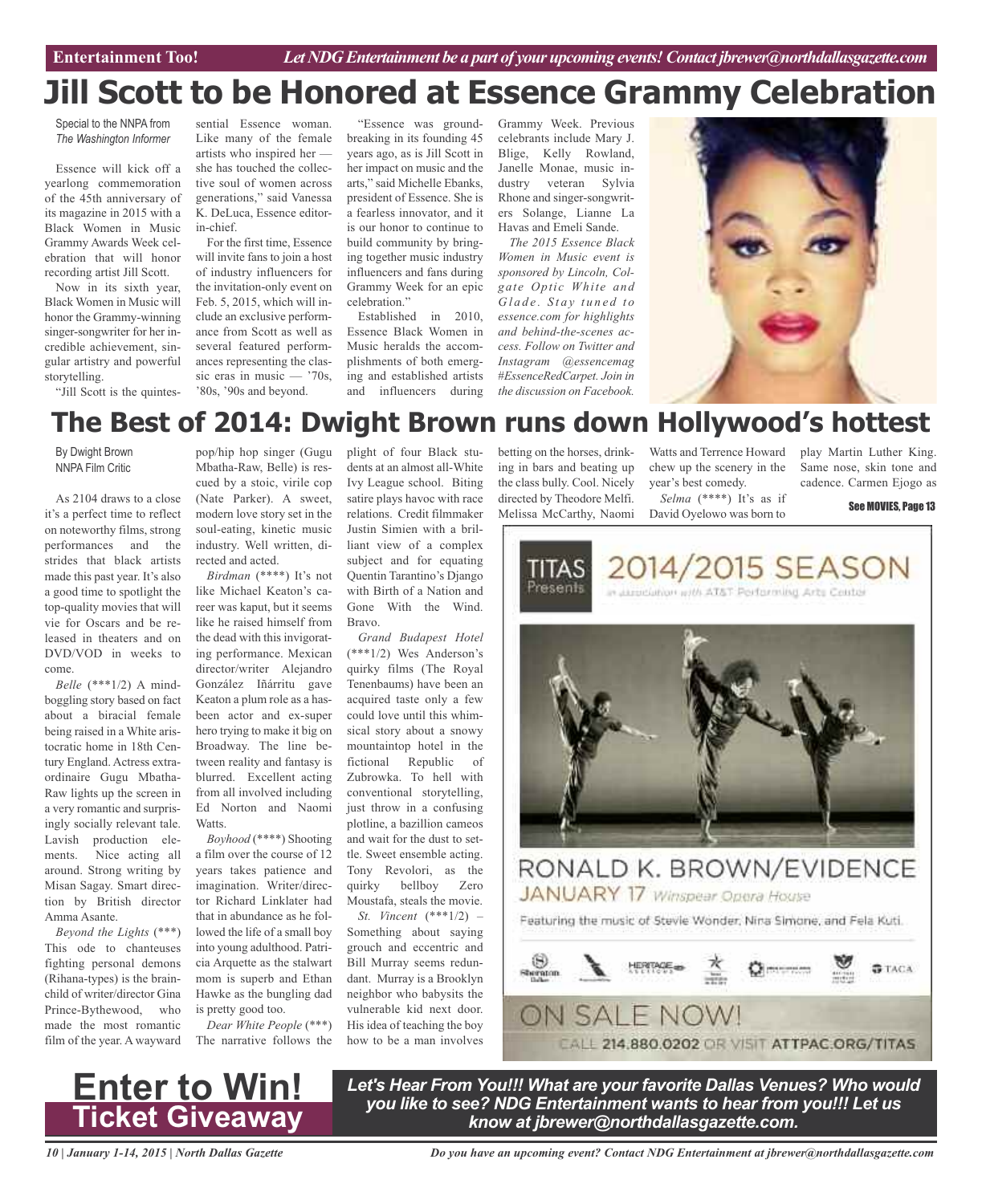# **Stepfamily finances: Address the issues early**

By Jason Alderman

The Pew Research Center reports that four in ten American adults have at least one steprelative, defined as a stepparent, a stepor-half sibling or a stepchild, in their family. While the Pew study says that many stepfamilies operate harmoniously, it also notes that adults "feel a stronger sense of obligation to their biological family members than they do to their step kin."

That is one reason why blended family finances can get so messy.

Couples planning to blend families often have to make financial arrangements that respect previous relationships with exspouses and their families. Issues range from childcare and eldercare to potentially complex matters involving businesses, investment assets and real estate. That's why involving trained experts in stepfamily financial planning is a must.

Here's a basic checklist of issues and solutions potential spouses and partners should consider:

Start with all cards on the table. Today's first-time marriages or partnerships alone can introduce some staggering financial variables – business and inheritance issues, college debt, consumer debt or even past bankruptcies. Couples planning stepfamilies face even more complications. But all couples need to start with a critical first step – sharing personal information with a potential impact on finances. Start with the following:

• Current credit reports and credit scores. Extensive loans or bad credit for one or both partners can endanger future purchasing plans for auto, home or tuition. It's also important to share information about personal or cosigned loans to family and friends.

• Assets and liabilities. Potential spouses or part-



bankruptcy, or any other civil or criminal legal proceedings are pending against either partner or members of their families, full disclosure is essential. • Business and estate issues. If potential spouses or partners have significant estate or business assets assigned to children, former

ners should know each other's financial assets and liabilities and any issues connected with them. As mentioned above, debt and credit issues may be a problem, but if one spouse has extensive assets, it's important to clarify whether those assets will be shared legally or promised to others.

• Legal issues. If divorce,

**Dallas** Independent **School District NOTICE TO PROPOSERS** Prospective vendors or their representatives may obtain an electronic PDF format of various Procurement Proposal documents on-line from the Dallas ISD website homepage at http://www.dallasisd.org/at the "Vendor Opportunities" link. \*MWBE POLICY ENDORSEMENT\* Dallas ISD is committed to the ideals of equal opportunity in all its business endeavors. It is the goal of Dallas ISD that at least 30% of the work performed under each contract will be

provided by minority or womanowned business enterprises.

spouses or family members, those commitments need to be factored into the finances of the planned marriage or partnership.

Bring in professional expertise. Beyond disclosure, it's good to have qualified professionals who have specific expertise with blended families and their many unique issues. Both partners should start by bringing any existing advisors into the discussion. But if none exist and friends and family members don't have solid suggestions, the following organizations might provide local experts with specific skills in helping stepfamilies plan:

• Financial planners. The Association for Financial Counseling, Planning and Education and the Certified Financial Planner Board of Standards are two nationwide organizations that can identify advisors in your area.

• Tax advisors. Your state CPA society can suggest qualified personal, business and estate tax advisors in your area.

• Estate planners and attorneys. Organizations like the National Association of Estate Planners & Councils and the American College of Trust and Estate Counsel might be able to help.

Address problems before move-in. Most experts tell you it's best to start any new marriage or partnership with a clean slate – or a slate that's as clean as you can make it. That's doubly true with stepfamilies. As many income, asset, debt, child custody, estate and business issues as possible should be identified and solutions put in place before the family is legally joined.

Make a fresh estate plan. Financial experts say it's time to review all money issues whenever you face a major life event, and remarriage or re-partnership certainly qualifies. Even if the individuals have their own separate estate matters in order, stepfamily issues restart the planning clock on everything.

**Market Place**

Plan – or re-plan – your retirement. You may have planned a great retirement with a former spouse or on your own, but what if your future spouse hasn't? Whatever steps you've both taken toward retirement, you need to review your strategies so you can retire comfortably together.

Bottom line: Money issues complicate all relationships. But stepfamilies have unique, detailed planning needs that should be discussed and settled before marriage or move-in.

Jason Alderman directs Visa's financial education programs. To Follow Jason Alderman on Twitter: www.twitter.com/Practical-Money.

## **Dare to Dream Again**

The key to growth for all companies is the magic of customer acquisition. In the 21st Century, with Facebook, Yahoo, and Bing, companies are moving toward the Internet with amazing purpose and speed as a potential customer can get more information quickly rather than using traditional marketing. In the 1990's, a viable company would be very foolish not to advertise in the Yellow Pages.

However, in 2014, that same company might hesitate to utilize traditional advertising yet very pro-active to insure they are seen on the World Wide Web that provides their potential customers with immediate information accessible with just the click of a mouse. We are now an "Information Society" that must have it NOW, not later. The quicker a company can provide that information, the better.

There is a Web Site called "BRILLIANT COMPENSATION" which outlines very efficiently the role and value of Network Marketing as one of the MOST EFFEC-TIVE MEANS of customer acquisition for numerous companies such as Mary Kay, Amway, Shacklee, Jusuru, ACN, etc. This Web Site will show in no uncertain terms how you can be part of a plan and a program that will "potentially " provide you with an income stream for life as long as you consistently are involved with "customer acquisition".

The key to this growth is finding a team of people and services that are in residual PAID PROMOTIONAL ADVERTISEMENT

demand. Products such as fuel, power, electricity, groceries, etc., that are consumable so that the customer continues to come back and purchase again and again. NSA Water Filters made many millionaires in the 1990's, but it lacked the variable of consumption that results in residual sales.

My team of leaders are working with a company that provides residual income to those who put forth and make the effort.

You will spend the rest of your life hoping that Social Security is sufficient to meet your needs in your sunset years. If you work with our team, you may never have to worry about Social Security again.

Our team has a power / energy product and service that will rock your world by allowing you to potentially generate a retirement income within just six to eight months\*. {Of course, certain restrictions/qualifications apply)\* This service is wonderful for seniors as it will help them eliminate and/or replace their electricity bill and generate a second income. The potential to generate serious income is incredible. When you call Mr. Ewing of Dallas, he will direct you to all of the information you need. **Please call 214-205-1436** and we will get you started on your way to dream again.

No hype. No false promises. No illusions. One must be willing to work our plan !

The key is that you do not have to PAY TO PLAY ON YOUR WAY to success.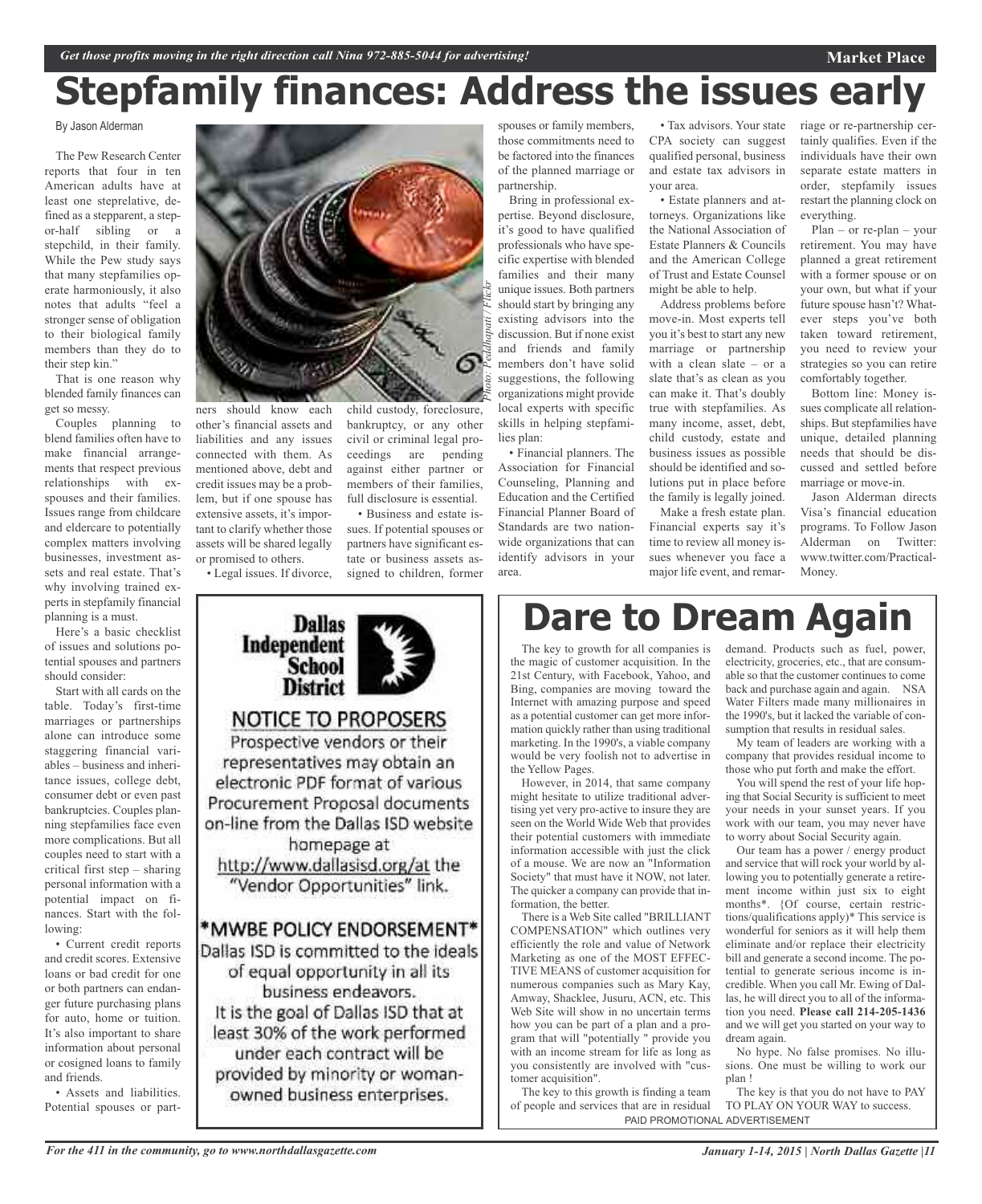**DFW African American community as a whole.**

### **Job Fair scheduled for Jan. 14**

The Dallas Job Fair and Career Fair is on Wednesday, Jan. 14 at the Embassy Suites Dallas - Love Field for career seekers and candidates. Candidates will meet with hiring managers from local, national, and Fortune 500 companies for free at the Dallas Job Fair.

Tips for success include: • Job seekers should remember to dress professionally for the event. You will be meeting with decision makers, so wear a suit and dress for success.

• Update your resume and bring dozens of copies to be able to offer a resume to every manager.

• Keep an open mind and you just might find your dream job.

## **TISEO PAVING COMPANY**

419 E. Hwy. 80, Mesquite, TX 75150 Tel: (972) 289-0723 Fax (972) 216-5637 www.tiseopaving.com

Performing Concrete Street Paving in the Metroplex Area We Accept Subcontracting Bids For All Public Works Projects in the Dallas Area.

We Are Accepting Applications for Concrete Mixer Drivers and Heavy Equip-

ment Mechanics

**Equal Opportunity Employer** 

#### **Greater Irving-Las Colinas Chamber of Commerce** 5201 N. O'Connor Blvd., Ste. 100

**Iglesia Santa Marie de Guadolupe** 2601 S. MacArthur

**The Chateau on Wildbriar Lake** 1515 Hard Rock Rd

**Bombay Sizzlers** 397 East Las Colinas

Blvd, Ste. 180 **Le Peep** 4835 N. O'Connor Blvd.

**Mattito's Tex Mex** 1001 MacArthur Park Drive

**Taqueria El Tacazo** 1150 W. Pioneer Drive

**Capistrano's Café & Catering** 4650 W. Airport Frwy

**Empress of China** 2648 N. Beltline Rd.

**The Spirit Grille** 4030 N. MacArthur Blvd #112

**El Rancho Restaurant** 1210 E. Irving Blvd **Lively Pointe Youth**

**504 Salon** 3414 W. Rochelle

**Irving YMCA** 220 W. Irving Blvd

**Mitchell's Barbershop** 4020 N. Beltline Rd

**Senter Park Recreation Center** 907 S. Senter Rd

**Hey Irving, Pick Us Up!**

**You can find a copy of the North Dallas Gazette at any one of these fine businesses and organizations. Be sure to pick up a copy every week to stay on top of the issues important to the Irving area in particular and the**

3329 Country Club West **Austin Recreation Center** 825 E. Union Bower Rd.

> **Houston Recreation Center** 3033 Country Club Rd.

> > **Cimarron Park Recreation Center** 201 Red River Trail

**Georgia Farrow Recreation Center** 530 Davis Street

**Heritage Senior Center** 200 Jefferson Street

**iRealy Office Building** 320 Decker Drive

**Chamber of Commerce**

**Irving City Hall**

**Irving Public Library** 801 W. Irving Blvd

**Shady Grove CME Church** 3537 E. Gilbert Road

**Emmanuel Baptist Missionary Church** 511 Gilbert Road

**Ben Washington Baptist Church** 3901 Frisco Ave

**Shepherd Church** 615 W. Davis

**West Irving C.O.G.I.C.**

**Church** 4215 N. Greenview Dr. **Strictly Business** 4159 W. Northgate **Washateria** 3712 Cheyenne Street **New Life Ministries** 3706 Cheyenne Street **Elisha Mane Attractions** 3704 Cheyenne Street **Bear Creek Community Church** 2700 Finley Rd.

4011 Conflans Road **Bible Way Baptist**

**Danal's Mexican Restaurant** 508 N. O'Connor Rd

**Fred's Pit Barbecue** 808 E. Irving Blvd

**Evergreen Baptist Church** 3329 W. Country Club Drive **Po' Boys Restaurant** 4070 N. Beltline Rd. Ste. 100 **Girl Friends Africa** 4070 N. Beltline Rd. Ste. 134 **VW Barbership** 4070 N. Beltline Rd. Ste. 143 **Northlake College** 2000 College Blvd Bldg. A **Antioch Christian Church** 2041 West Walnut Hill **Kasbah Grill** 2851 Esters Rd **Fresh Food Store** 4020 W. Northgate Drive **Lee's Catfish** 1911 Esters Road

**Gary's Barbershop** 2117 Story Rd.

**African Village Restaurant** 3000 N. Beltline Rd

**New Look Barbershop** 3317 Finley Rd.

**Irving Arts Center** 3333 N. MacArthur #200

## CADNET/NORTH DALLAS GAZETTE **National and Local Classified Advertising Network**

To advertise call 972-509-9049 Email (ad for quote) opportunity@northdallasgazette.com

#### Autos Wanted

TOP CASH FOR CARS, Any Car/Truck, Running or Not. Call for INSTANT offer: 1-800-454-6951

### Health & Fitness

VIAGRA 100mg, CIALIS 20mg. 40 tabs +10 FREE, \$99 includes FREE SHIPPING. 1- 888-836-0780 or Metro-Meds.net

VIAGRA 100MG and CIALIS 20mg! 50 Pills \$99.00 FREE Shipping! 100% guaranteed. CALL NOW! 1-866-312-6061

## **Insurance**

Need Car Insurance Now? Lowest Down Payment - Canceled? State Letter? Accidents? Tickets? DUI? Instant Coverage! INSUREDI-RECT.COM 1-800-231- 3603

#### **Miscellaneous**

DISH TV Starting at \$19.99/month (for 12 mos.) SAVE! Regular Price \$32.99 Ask About FREE SAME DAY Installation! CALL Now! 877- 477-9659

Make a Connection. Real People, Flirty Chat. Meet singles right now! Call LiveLinks. Try it FREE. Call NOW: 1- 888-909-9905 18+.

DirecTV! Act Now- \$19.99/mo. Free 3- Months of HBO, Starz, SHOWTIME & CINE-MAX FREE GENIE HD/DVR Upgrade! 2014 NFL Sunday Ticket included with Select Packages. New Customers Only. IV Support Holdings LLC- An authorized DirecTV Dealer. Call 1-

#### 800-354-1203

DISH TV Retailer. Starting at \$19.99/month (for 12 mos.) & High Speed Internet starting at \$14.95/month (where available.) SAVE! Ask About SAME DAY Installation! CALL Now! 1- 800-615-4064

AIRLINE CAREERS. Get FAA approved maintenance training at campuses coast to coast. Job placement assistance. Financial Aid for qualifying students. Military friendly. Call AIM 866-453-6204

CASH FOR CARS, Any Make or Model! Free Towing. Sell it TODAY. Instant offer: 1-800-864- 5784

#### Wanted to Buy

Wants to purchase minerals and other oil and gas interests. Send details to P.O. Box 13557 Denver, Co. 80201

CASH PAID- up to \$25/Box for unexpired, sealed DIABETIC TEST STRIPS. 1-DAYPAY-MENT.1-800-371-1136

*ADVERTISE to 10 Million Homes across the USA! Place your ad in over 140 community newspapers, with circulation totaling over 10 million homes. Contact Independent Free Papers of America IFPA at d a n i e l l e b u r n e t t ifpa@live.com or visit our website cadnetads.com for more information*.

Reader Advisory: the National Trade Association we belong to has purchased the following classifieds. Determining the value of their service or product is advised by this publication. In order to avoid misunderstandings, s vertisers do not offer employment but rather supply the readers with manuals, directories and other materials designed to help their clients establish mail order selling and other businesses at home. Under NO circumstance send any money in advance or give the client your checking, license ID, or credit card numbers. Also beware of ads that claim to guarantee loans regardless of credit and note that if a credit repair company does business o phone it is illegal to request any money before delivering its service. All funds are based in US dollars. 800 numbers may or may not reach Canada.

**Northwest Park Recreation Center** 2800 Cheyenne St.

**Irving Salvation Army** 1140 E. Irving Blvd **Antioch Christian Church** 2043 W. Walnut Hill Ln

**Roy's Pawn Shop** 635 E. Irving Blvd **Evergreen Missionary Baptist Church "The Green"**

**Irving Islamic Center Valley Ranch - Valley Ranch Masjid** 9940 Valley Ranch Pkwy W.

**Center**

300 Pamela Drive

**Irving Hispanic**

**Lee Park Recreation**

135 S. Jefferson

825 W. Irving Blvd

**Center** 909 N. O'Connor Rd **Mustang Park Recreation Center** 2223 Kinwest Pkwy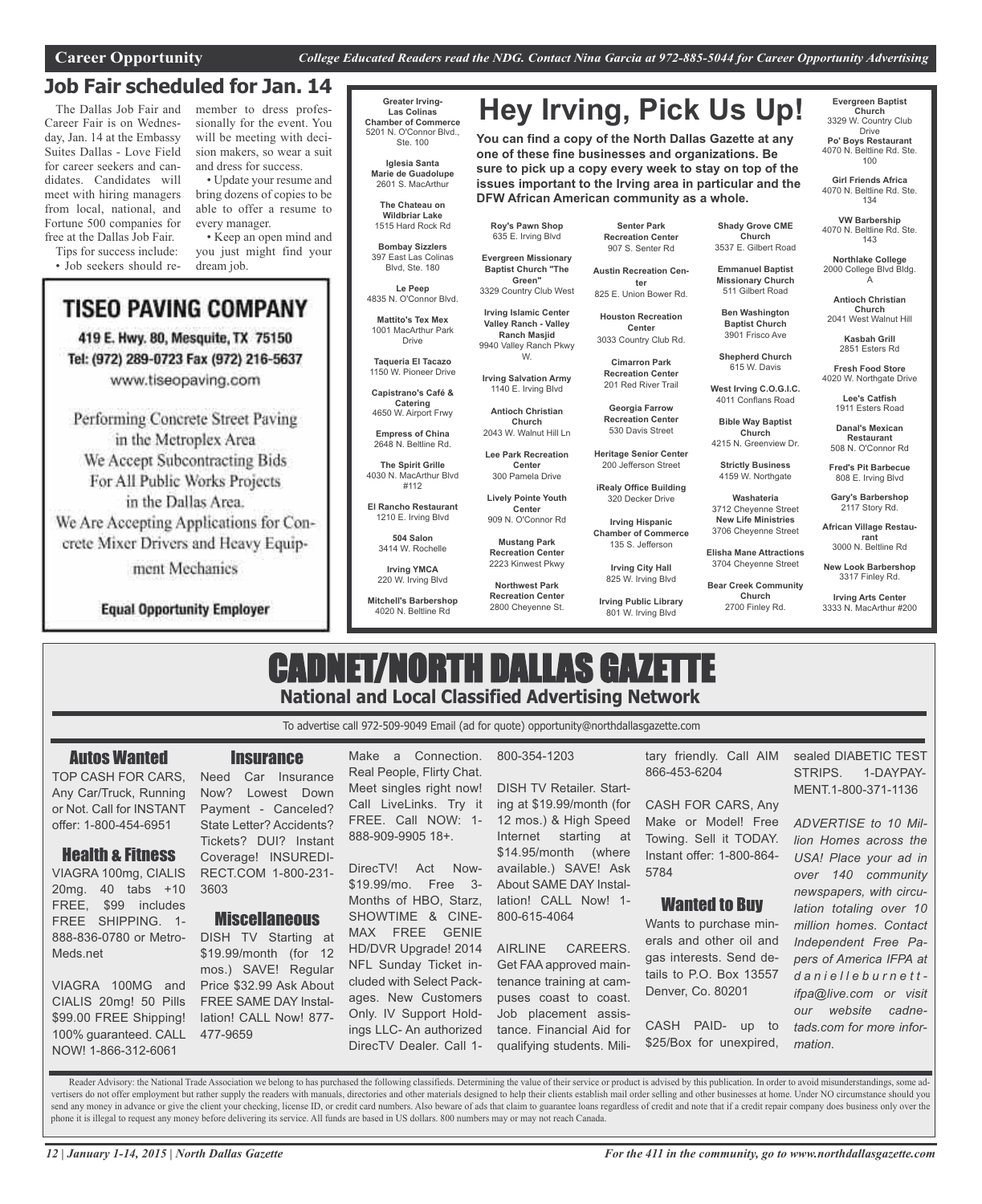## **Job Seekers: Resolve to Make a Better Impression in 2015**

(StatePoint) First impressions matter, particularly when you're in the market for a new job. While a top notch resume and cover letter can help get your foot in the door, only you can seal the deal.

The New Year is the perfect time to revamp your look for a smooth job search. Make a strong first impression at your next interview or networking event with these easy tips:

• Be a good listener. What you say is just as important as being engaged when others are talking. Make good eye contact and ask questions to show you are interested in what is being said.

• Anticipate the questions you will be asked so you are prepared with intelligent, confident and articulate responses. Define your strengths and weaknesses ahead of time to answer every hard question with



• Get a good night's sleep the night before an important interview or convention. Not only will you look fresher and more alert in the morning, you'll be thinking more clearly as well. goals. You never know where a conversation with a hiring manager may lead, so be sure to tailor it to each person you speak with so it

• Know how to explain any gaps in your resume. If you have taken time off from your field to pursue a passion for travel, be ready to discuss this time off and explain how it has helped you professionally.

• Prepare your 30-second

## **MOVIES,** continued from Page <sup>10</sup>

Coretta is perfectly cast, too. Smartly directed by Ava DuVernay, who steps out of the shadows of small indie filmmaking to create an Oscar-caliber, historical film that depicts the bravery of a civil rights activist and a fiery reverend who outsmarted LBJ and got the Voting Rights Bill passed. Inspiring.

*Starred Up* (\*\*\*/12) A violent British adolescent (Jack O'Connell, Unbroken) gets sent to a tough prison where his dad (Ben Mendolsohn) is a career jailbird. This brutal film makes Oz look like Sesame Street. Stark realism is so gruesome you can't look at the screen. Director David Mackenzie gets under the grimy skin of prison life in a way that will make you never one want to get arrested.

*Whiplash* (\*\*\*1/2) Who knew band practice could be equated with emotional abuse? Young actor Miles Teller plays a very ambi-

tious drum student at a prestigious music school who is tormented by an instructor (J.K Simmons), who is more sadistic than Satan. Damien Chazelle's script takes you places you didn't dream you'd go and his direction doesn't give you a way out. You'll stay until the best man wins.

#### **Honorable Mention**

*Annie Cesar Chavez Cuban Fire The Drop Force Majeure Get On Up I Am Ali Ida Le Weekend Maleficent Nightcrawler Omar Ride Along Salt of the Earth A Stranger Among Men Think Like a Man Too Unbroken*

**Worst Movies** *Dumb and Dumber 2*

*For the 411 in the community, go to www.northdallasgazette.com*

(The first one was a classic comedy. This one was classless.)

does not sound over-rehearsed or unnatural.

• The maxim often holds true that, "it's not what you know; it's who you know." Be sure that your LinkedIn profile is up to date, showcasing all of your recent work. Connect with headhunters, friends, family, or

*Hercules* (The Rock was good as Herc. Bret Ratner's direction was awful.)

*Magic in the Moonlight* (Woody Allen phones in another ho-hum movie.) *A Million Ways to Die in the West* (Seth MacFarlane

directs a dud western.)

even old classmates and coworkers to learn about opportunities you may not have heard about otherwise. • Dress to impress to be

taken seriously. Denis Daly Wood, founder of Dalys1895.com, a centuryold men's luxury designer and online retailer, recommends standing out with a unique accessory for your suit, such as a stylish tie clip, tie, pocket square, or pair of cufflinks that can break the ice and start a conversation.

"A unique pocket square can finish off the look of a suit or blazer, while also helping convey that you are stylish and put together. What you wear communicates a lot about your personality and who you are," says Wood.

Seek quality accessories, such as the limited edition Caravaggio Italian silk pocket squares, which are

*Nymphomaniac: Part One and Part Two* (Remember when sex used to be fun?)

*Sex Tape* (A whole movie devoted to a missing sex tape. Really?)

*Tyler Perry's Single Mom's Club* (He churns movies out like a sweat shop factory.)



handmade or the Dalys 1895 Alligator Belts, which are measured to each inch for a perfect fit. Wood also reminds job seekers that outerwear and a bag may often make or break the first impression. A sophisticated briefcase, coat and winter scarf, such as the exclusive Caravaggio wool and silk men's scarf, can give you a polished look when you're

making your entrance. More style inspiration for briefcases, cufflinks, and more can be found at www.Dalys1895.com.

In the professional realm, presentation matters from your social media profile to your suit and tie.

For a successful job search, resolve to showcase the best version of you in the New Year.



**PART-TIME POSITIONS:**

1 position, Driver, HCC (Must be C.P.R. certified) 1 position, C.N.A., M-F shifts, 2p to 10p

If you have any questions and/or are interested, please see or call Human Resources at 940-891-6454 or the Department Director. All applicants (including current employees unless lateral position in same department—then utilize internal application) must apply on-line at www.good-sam.com Applications are reviewed only for open positions and only qualified applications will be considered by the supervisor.

All qualified applicants will receive consideration without regard to race, color, religion, sex, national origin, disability or protected veteran status.

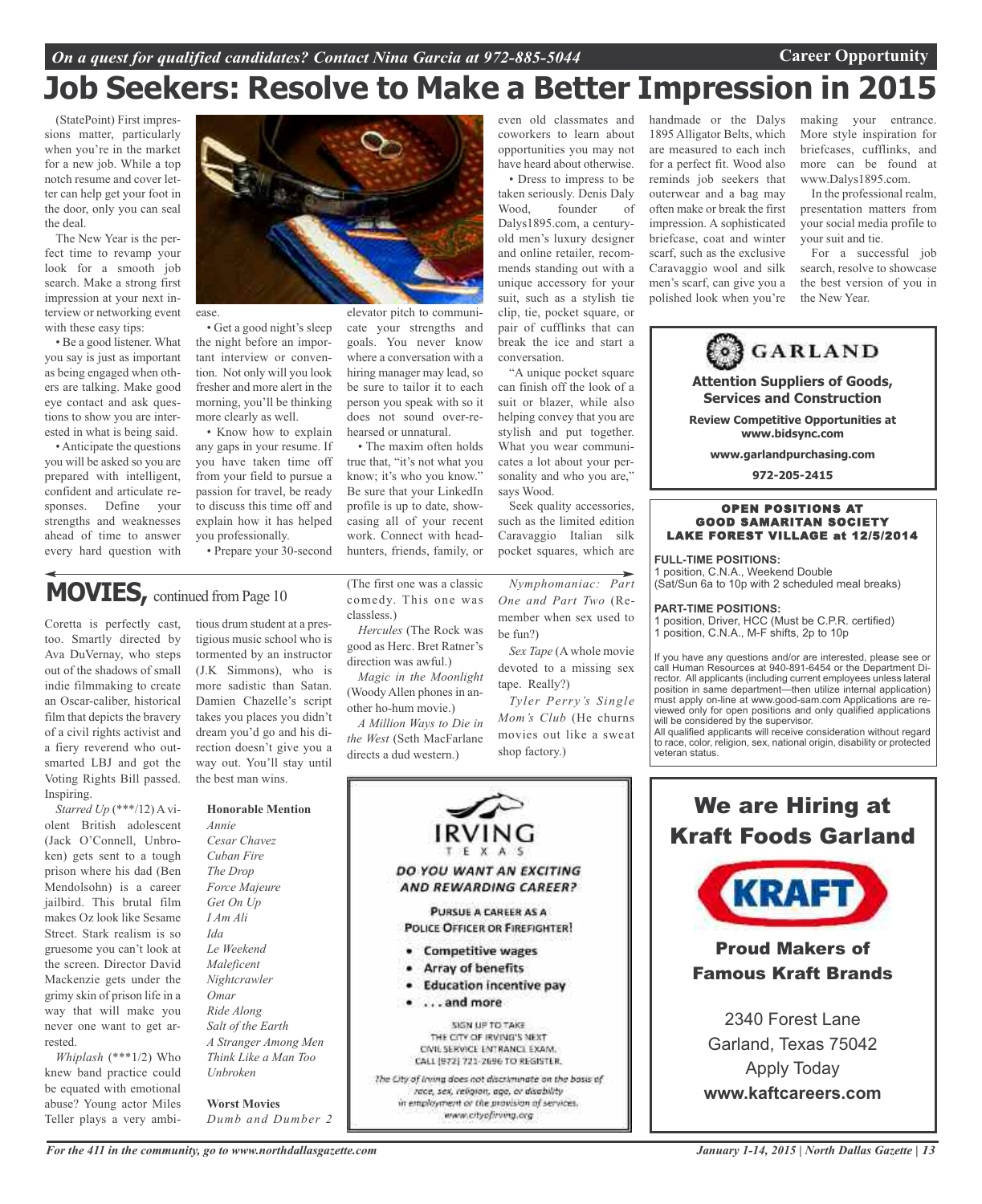#### **AVENUE F CHURCH OF CHRIST IN PLANO**

#### **Mondays – Fridays In the New Year 2015**

Call 972-423-8833 for AF-FECT, Inc. or email: AF-FECTxInc@aol.com for counseling services, resources and assistance for job readiness and training programs for individuals.

#### **January 4, 2015 at 7:35 a.m.**

Join us for this 1st Sunday in the New Year for our praise and worship services and receive a blessing from God.

#### **January 7, 9:30 a.m.**

You're invited to join us for Bible study as we worship and praise God for His blessings.

#### **January 15, 12 Noon**

Call 972-960-9981 to register for our Between Jobs Support Group at Christian Works for Children, 6320 LBJ Freeway, Dallas, TX 75240; we meet every 1st and 3rd Thursday of the month.

Brother Ramon Hodridge, Minister of Education 1026 Avenue F Plano, TX 75074 972-423-8833 www.avefchurchofchrist.org

#### **BETHEL BIBLE FELLOWSHIP CARROLLTON**

 $\mathcal{L}_\text{max}$  , which is a set of the set of the set of the set of the set of the set of the set of the set of the set of the set of the set of the set of the set of the set of the set of the set of the set of the set of

#### **January 4, 2015** You're invited to our Sunday Morning "Prayer and Mediation" followed by Morning Worship Service at

10 a.m. See what God is doing through and with us in the New Year; you will be blessed.

#### **January 7, 7 p.m.**

Join us in Wednesday's Prayer and Bible Study Class with Associate Pastor Brenda Patterson teaching on the subject of Spiritual Warfare. These are Hot Topics in Winter Months. We will learn what God says about critical issues and topics through the study

of His word. Dr. Terrance Woodson, Senior Pastor

1944 E. Hebron Parkway Carrollton, TX 75007 972-492-4300 www.bethelbiblefellowship.org  $\mathcal{L}_\text{max}$  and  $\mathcal{L}_\text{max}$  and  $\mathcal{L}_\text{max}$ 

#### **CHRIST COMMUNITY CHURCH IN RICHARDSON**

## **January 4, 8:45 a.m.**

**And 11 a.m.** Join us in our Morning Service as we worship, honor and praise God for His blessings to us.

Dr. Terrence Autry, Senior Pastor George Bush Fwy at Jupiter Road on the Garland/Richardson Border 972-991-0200 www. c h rist c ommu n ityrichardson.com  $\mathcal{L}_\text{max}$  , which is a set of the set of the set of the set of the set of the set of the set of the set of the set of the set of the set of the set of the set of the set of the set of the set of the set of the set of

#### **FELLOWSHIP CHRISTIAN CENTER CHURCH IN ALLEN "The Ship"**

**Monday – Friday 9 a.m.-1 p.m.** TheShip3C's Prayer Lines for those that are in need are 972-649-0566 and 972-649- 0567 or they may be submitted via email to: prayerline@theship3c.org

#### **January 4**

Join us this Sunday for our praise and worship services at 9:30 a.m. at 1550 Edelweiss Drive in Allen and bring someone with you; you will be blessed.

#### **January 7**

You're invited to our Wednesday's 12 Noon-Day Live Prayer and Bible Study and/or our Wednesday Night Live Prayer and Bible Study at 7 p.m. to learn more about God's Word at Joycie Turner Fellowship Hall, 200 W. Belmont Drive in Allen.

**January 11, 9:30 a.m.** Join us on Story Road for Diego Fuller, a Christian Hip Hop Artist and his "Tha Go Getta 4 Christ" Engrafted performance.

Dr. W. L. Stafford, Sr., Ed.D. Senior Pastor 1550 Edelweiss Drive In Allen for Sunday Morning Worship. Admin. Building Address Is 200 W. Belmont Drive Allen, TX 75013 972-359-9956 www.theship3c.org  $\overline{\phantom{a}}$  , and the set of the set of the set of the set of the set of the set of the set of the set of the set of the set of the set of the set of the set of the set of the set of the set of the set of the set of the s

#### **BIBLE WAY COMMUNITY BAPTIST CHURCH**

**January 4, 7:35 a.m.** Join us this Sunday for our praise and worship services and receive a blessing from God.

#### **January 7, 7 p.m.** You're invited to our Wednesday Bible Study to learn more about God's word and how it can lead and guide you.

Dr. Timothy Wilbert, Pastor 4215 North Greenview



#### Drive Irving, TX 75062 972-257-3766 www.biblewayirving.org

#### **MT. OLIVE CHURCH OF PLANO (MOCOP)**

 $\mathcal{L}=\mathcal{L}^{\mathcal{L}}$  , where  $\mathcal{L}^{\mathcal{L}}$  , we have the set of the set of the set of the set of the set of the set of the set of the set of the set of the set of the set of the set of the set of the set of the set of

#### **January 4**

Join us in Sunday School at 8:30 a.m.; stay for our Sunday prayer at 9:30 a.m. and our Worship Service at 10 a.m.

You're invited to our Wednesday's Bible Study; you will learn what God has to say to us.

Pastor Sam Fenceroy Senior Pastor 300 Chisholm Place Plano, TX 75075 972-633-5511 www.mocop.org

#### **NEW MOUNT ZION BAPTIST CHURCH**

You're invited to join us for Early Morning Services at



**January 7, 7 p.m.**

 $\mathcal{L}$  , and the set of the set of the set of the set of the set of the set of the set of the set of the set of the set of the set of the set of the set of the set of the set of the set of the set of the set of the set

**January 4**

7:30 a.m., followed by Sunday School at 9 a.m. and Morning Worship at 10:30 a.m.

#### **January 7** Join us for Wednesday's Bible Study

Dr. Tommy L. Brown Senior Pastor 9550 Shepherd Road Dallas, Texas 75243 Phone: 214-341-6459 www.nmzb.org

### **SHILOH MBC IN PLANO**

 $\mathcal{L}_\text{max}$  , which is a set of the set of the set of the set of the set of the set of the set of the set of the set of the set of the set of the set of the set of the set of the set of the set of the set of the set of

**January 4, 8 a.m. and 11 a.m.** Come and worship with us this Sunday. God will greet us and bless us with words of wisdom as He leads and guide us in all truth and

**January 4, 7 p.m.** You're invited to our Wednesday's Bible Study to learn more about God's

righteousness.

## Word.

Dr. Isaiah Joshua, Jr. Senior Pastor 920 E. 14th Street Plano, TX 75074 972-423-6695 www.smbcplano.org

#### **THE INSPIRING BODY OF CHRIST CHURCH**

 $\mathcal{L}=\mathcal{L}^{\mathcal{L}}$  , where  $\mathcal{L}^{\mathcal{L}}$  , we have the set of the set of the set of the set of the set of the set of the set of the set of the set of the set of the set of the set of the set of the set of the set of

#### **January 4, 7:30 and 11:30 a.m.** You're invited this Sunday to our praise and worship service as we honor and magnify God's Holy name; and receive a blessing from Him.

**January 5, 7 p.m.** You're invited to join us in Monday School as we learn what God has to say to us.

Pastor Rickie Rush 7701 S Westmoreland Road Dallas, TX 75237 972-372-4262 www.Ibocchurch.org

## **MT. OLIVE CHURCH OF PLANO**

300 Chisholm Pl. Plano, TX 75075 972-633-5511

### Answers you need, Hope for today is waiting for you...



*14 | January 1-14, 2015 | North Dallas Gazette*

### **Church Happenings www.NorthDallasGazette.com**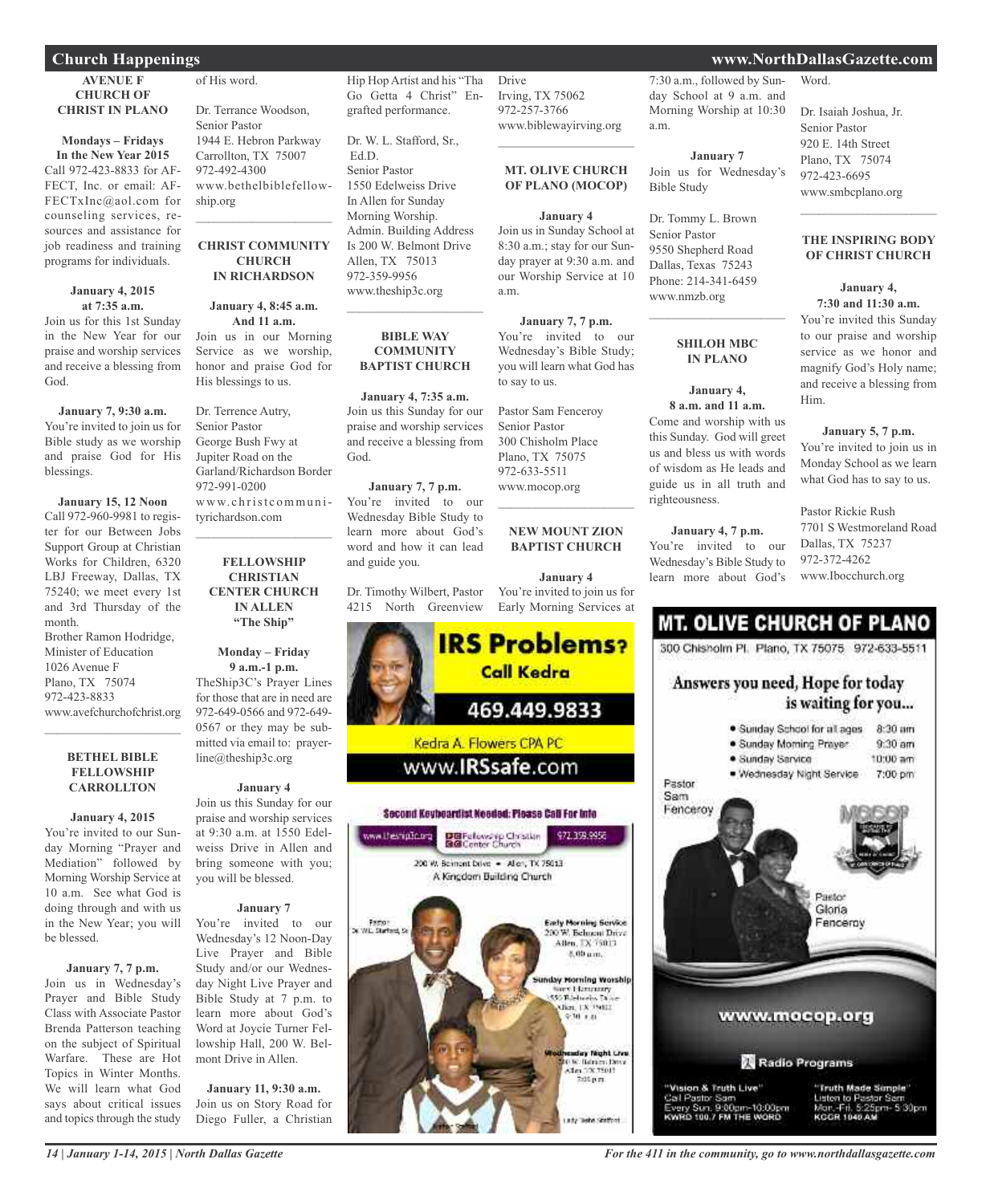#### **www.NorthDallasGazette.com Church Directory**

# **RECALL NOTICE**



*Send email to: businessoffice@ northdallasgazette.com to sign up for Sister Tarpley's weekly electronic newsletter.*

The Maker of all human beings is recalling all units manufactured, regardless of make or year, due to the serious deflected in the primary and central component of the heart.

This is due to a willful malfunction in the original prototype units called Adam and Eve, resulting in the reproduction of the same defect in all subsequent units.

This defect has been technically termed, "Sub-sequential Internal Non-Morality," or more commonly known as SIN, as it is primarily expressed.

Some other symptoms are: Loss of direction, foul vocal emissions, amnesia or origin, lack of peace and joy, selfish or violent behavior, depression or confusion in the mental component, fearfulness, idolatry, and rebellion.

The Manufacturer, God, who is neither liable nor at fault for this defect, is providing factory authorized repair and service free of

charge to correct this SIN defect.

The Repair Technician, Jesus, has most generously offered to bear the entire burden o the staggering cost of these repairs. There is no additional fee required.

The toll free number to call for repair in all areas is: 1-800- P-R-A-Y-E-R. Once connected, please punch the number one to place your burden of SIN through the REPENTANCE procedures.

Next punch 2 for ATON-MENT from the Repair Technician, Jesus, into the heart component.

No matter how big or small the SIN defect is, Jesus will replace it with: Love, Joy, Peace, Patience, Kindness, Goodness, Faithfulness, Gentleness, and Self-control.

Please see the operating manual, HOLY BIBLE, for further details on how to keep the maintenance up on these fixes.

As an added upgrade, the Manufacturer has made available to all repaired units a facility enabling direct monitoring and assistance from a resident Maintenance Technician, The HOLY SPIRIT.

Repaired units need only make Him welcome and He will take up permanent residence on the premises!

WARNING: Continuing to operate the human being unit without correction voids the Manufacturer's warranty, exposing the unit to dangers and problems too numerous to list and will result in the human unit being permanently impounded.

For free emergency service, call on JESUS.

DANGER: The human being units not responding to this recall action will have to be scrapped in the burning furnace. The SIN defect will not be permitted to enter Heaven so as to prevent contamination of that

facility.

--Author Unknown This is something to ponder at the beginning of a New Year. The question was asked: Is it time for a wakeup call for you?

And remember always: If God brings you to it, He will bring your through it. Also in happy or sad moments, praise God. In difficult moments, seek God. In quiet moments, worship God. In painful moments, trust God. In every moment, thank God.

Have a wonderful and blessed New Year. Pray for me as I pray for you.

**SERVICE JUNES** 

**UPE ON LALL TOU AM** 

**MORDAY SCHARM** 

**ALSO STRUGGIO** 

531624545

**HROBBAN** 



*Little Miss Alea Wilson after performing in the Christmas Play at Bethel Bible Fellowship Church in Carrollton, Texas*





|                          | <b>Avenue F Church of Christ</b><br>1026 Avenue F · Plano, TX 75074<br>972-423-8833<br>www.avefchurchofchrist.org |                                                          |  |  |
|--------------------------|-------------------------------------------------------------------------------------------------------------------|----------------------------------------------------------|--|--|
|                          | Early Sunday Morning<br>Sunday Bible Class<br>Sunday Morning Worship<br>Evening Worship<br>Wednesday Bible Class  | .8:00 am<br>.9:45 am<br>.10:45 am<br>3:00 pm<br>.7:00 pm |  |  |
| Ramon Hodridge, Minister | Radio Program @ 7:30 am on                                                                                        |                                                          |  |  |

*Radio Program @ 7:30 am on KHVN 970 AM Sunday Mornings*



**Getting financially fit in the New Year**

DENVER—Quitting smoking and slimming the waistline will have to make way at the top of resolution lists this year. A recent survey from the National Endowment for Financial Education (NEFE) finds 64 percent of U.S. adults will make a financially-focused goal in 2015. The survey, conducted by Nielsen on behalf of NEFE, also finds that 31 percent rate the current quality of their financial life as worse than they expect it to be.

Staying in strong financial shape goes beyond budgeting and making timely payments, as the data suggests a swift and savvy response to managing unexpected shocks is paramount.

When faced with an unforeseen major expense (of which 63 percent said they experienced in 2014), Americans still rely on credit card use above all else, approximately 36 percent of the time. Yet many are realizing the benefit of an emergency savings account, utilized 32 percent of the time. Since nearly half of respondents (48 percent) qualify themselves as living paycheck to paycheck, financial agility planned ahead of time is necessary to stay on track with resolutions.

Respondents in the NEFE survey cited the most prevalent financial setbacks in 2014 as transportation issues, housing repairs, and the inability to keep up with debt and falling behind on bill payments. Additionally, the survey finds the top anticipated expenses for 2015 include paying off debt, home improvement and maintenance, and transportation-related expenses.

## Shiloh Missionary Baptist Church



İslah Joshua, Jr.<br>İtaslor

SMBC: A church Focused on Excellence while Teaching<br>the Word, Preaching the Gospel, Reaching the World

Worship Times: 8 and 11 a.m. Sunday School: 9:45 a.m. Mid-week: Wednesday at 7:00 p.m. Youth Church: Every 3rd, 4th, and 5th Sunday at 10:45 a.m. AWANA: Wednesday at 6:30 p.m. Contact Information: 972-423-6695 www.smbcplano.org

*For the 411 in the community, go to www.northdallasgazette.com*